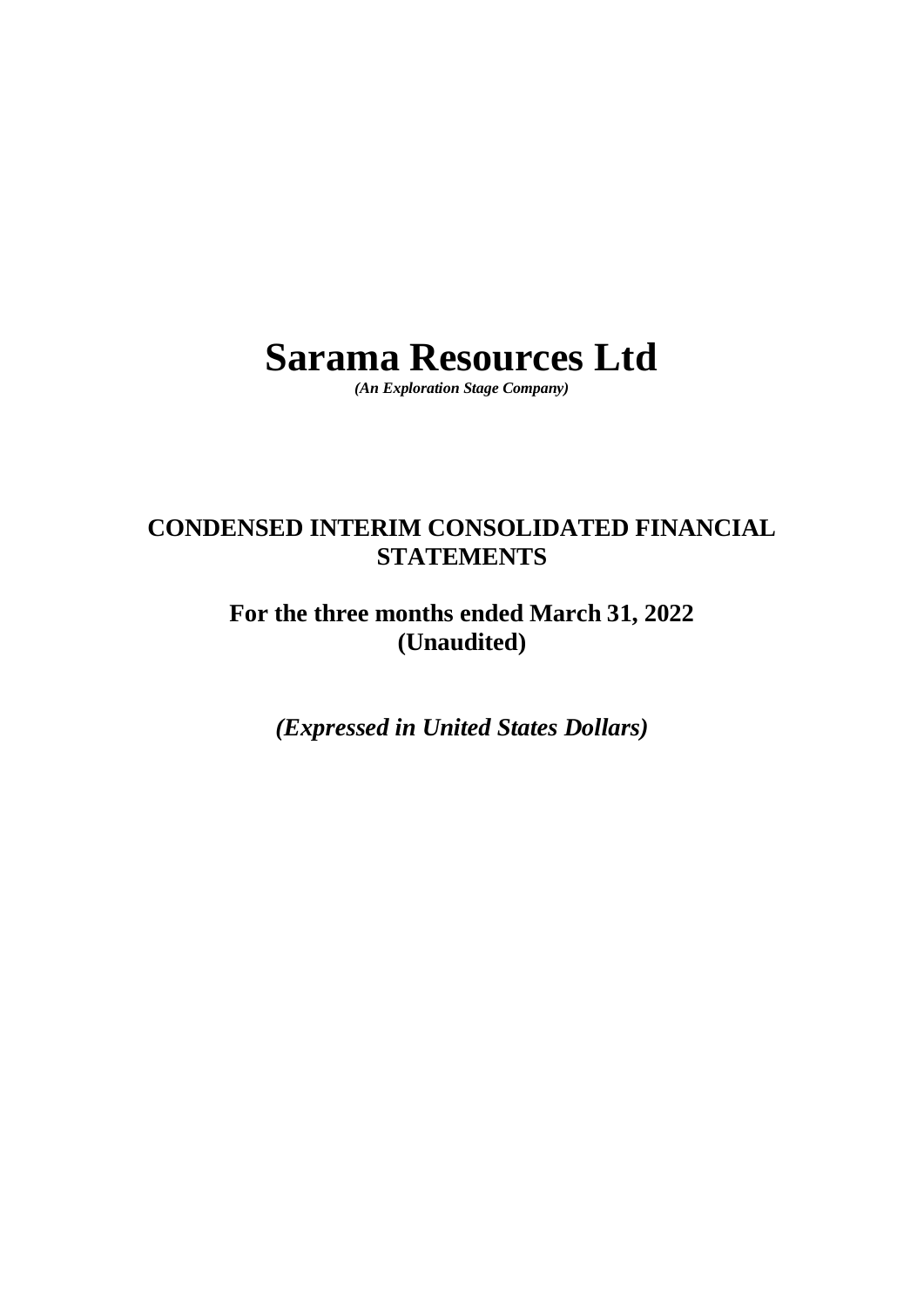| Consolidated Statement of Profit or Loss and Other Comprehensive Income 5 |  |
|---------------------------------------------------------------------------|--|
|                                                                           |  |
|                                                                           |  |
|                                                                           |  |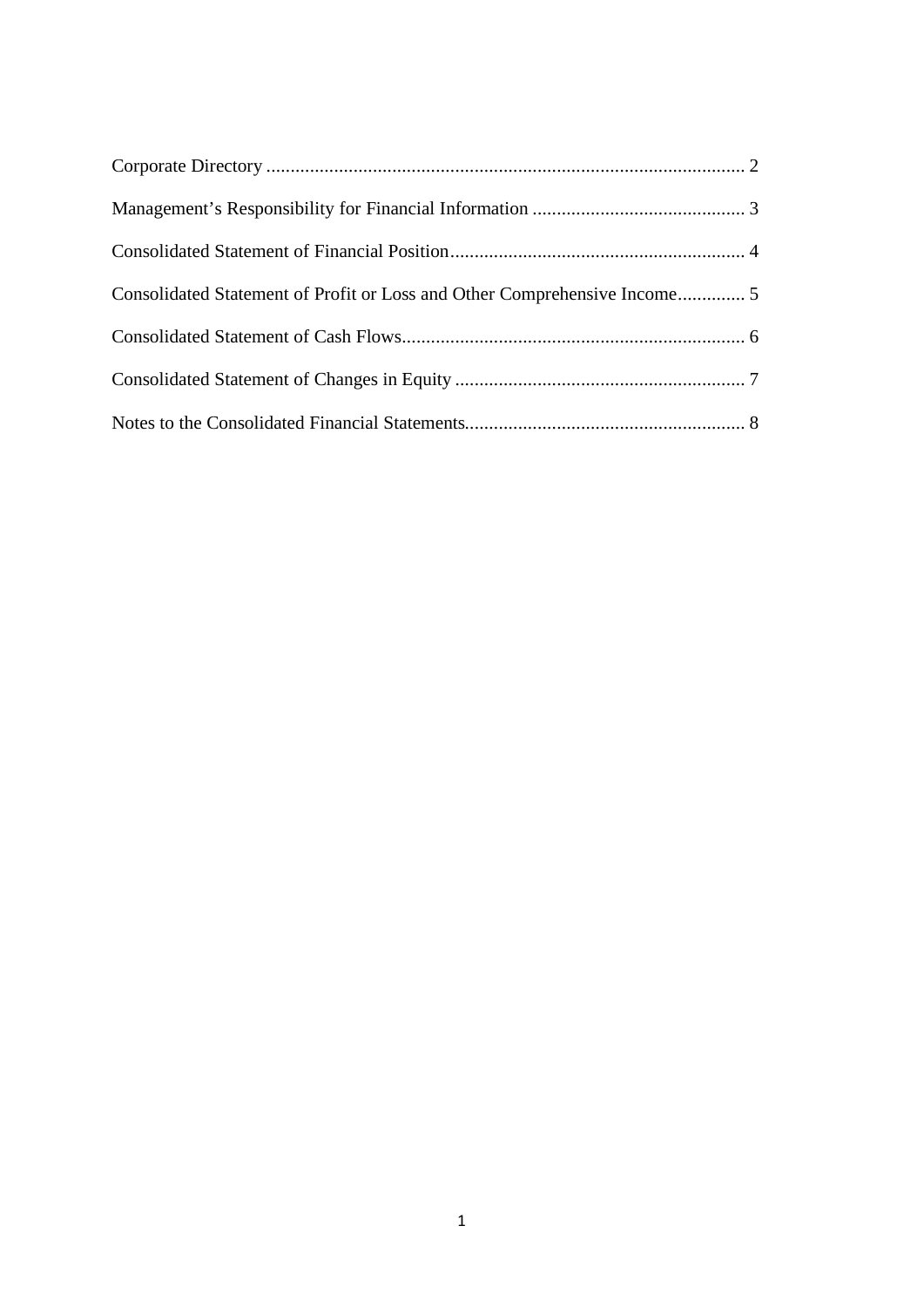# **DIRECTORS**

Simon Jackson (Chairman) Andrew Dinning (CEO) Adrian Byass (Non-executive Director) Steven Zaninovich (Non-executive Director)

# **REGISTERED OFFICE**

Suite 2200, HSBC Building 885 West Georgia Street Vancouver BC, Canada, V6C 3E8

# **AUSTRALIAN BRANCH OFFICE**

Unit 8, 245 Churchill Avenue Subiaco, Western Australia 6008 P: +61 8 9363 7600 F: +61 8 9382 4308

# **BURKINA FASO OFFICE**

Sarama Mining Burkina SUARL Quartier Ouaga 2000, secteur 15 Zone B, Rue du Général Tiemoko Marc Garango, 13 B.P. 60 Ouagadougou 13, Ouagadougou, République du Burkina Faso

# **LEGAL ADVISORS**

# **Canada**

Cassels Brock & Blackwell LLP Suite 2200, HSBC Building 885 West Georgia Street Vancouver BC, Canada, V6C 3E8

# **Australia**

Hamilton Locke Level 27, Central Park 152/158 St Georges Terrace Perth, Western Australia, Australia 6000

# **AUDITORS**

HLB Mann Judd Level 4, 130 Stirling Street Perth, Western Australia, Australia 6000

# **SHARE REGISTRY**

**Canada** TSX Trust Company 100 Adelaide Street West, Suite 301 Toronto, Ontario M5H4H1 Canada

# **Australia**

Computershare Investor Services Pty Limited Level 11, 158 St Georges Terrace Perth, Western Australia, Australia 6000

# **TSX.V CODE :** SWA

**ASX CODE :** SRR

# **WEBSITE**

**[www.saramaresources.com](http://www.saramaresources.com/)**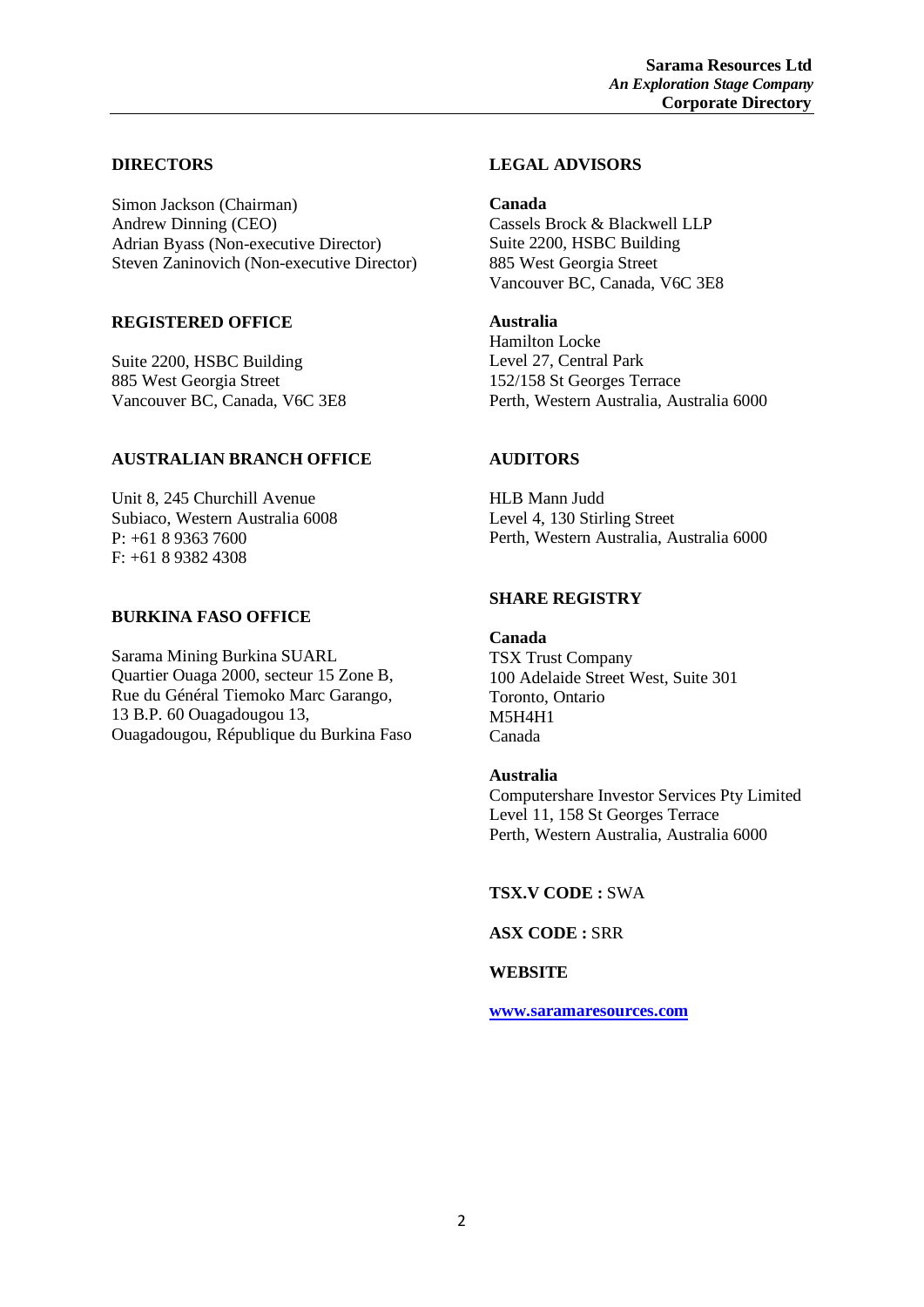#### *MANAGEMENT'S RESPONSIBILITY FOR FINANCIAL INFORMATION*

The accompanying condensed interim consolidated financial statements and all other financial information included in this report are the responsibility of management. The condensed interim consolidated financial statements have been prepared in accordance with International Financial Reporting Standards ("IFRS"). Financial statements include certain amounts based on estimates and judgments. When alternative methods exist, management has chosen those it deems most appropriate in the circumstances to ensure that the condensed interim consolidated financial statements are presented fairly, in all material respects.

Management maintains appropriate systems of internal control, consistent with reasonable cost, to give reasonable assurance that its assets are safeguarded, and the financial records are properlymaintained.

The Board of Directors isresponsible for ensuring that management fulfils its responsibilities for financial reporting and internal control. The Audit Committee, which is comprised of three Directors, all of whom are nonmanagement and independent, meets with management to review the consolidated financial statements to satisfy itself that management is properly discharging its responsibilities to the Directors, who approve the condensed interim consolidated financial statements.

Management recognizes its responsibility for conducting the Company's affairs in compliance with established financial reporting standards, and applicable laws and regulations, and for maintaining proper standards of conduct for its activities.

### *NOTICE OF NO AUDITOR REVIEW OF INTERIM FINANCIAL STATEMENTS*

Under National Instruments 51-102, Part 4, subsection 4.3(3)(a), if an auditor has not performed a review of the interim financial statements, they must be accompanied by a notice indicating that the financial statements have not been reviewed by an auditor.

The accompanying unaudited condensed interim consolidated financial statements have been prepared by and are the responsibility of the Company's management. The Company's independent auditor has not performed a review of these financials statements in accordance with the standards established by the Canadian Institute of Chartered Accountants for a review of interim financial statements by an entity's auditor.

(signed) "Andrew Dinning" (signed) "Lui Evangelista" Director, President and CEO<br>
May 30, 2022<br>
May 30, 2022 May 30, 2022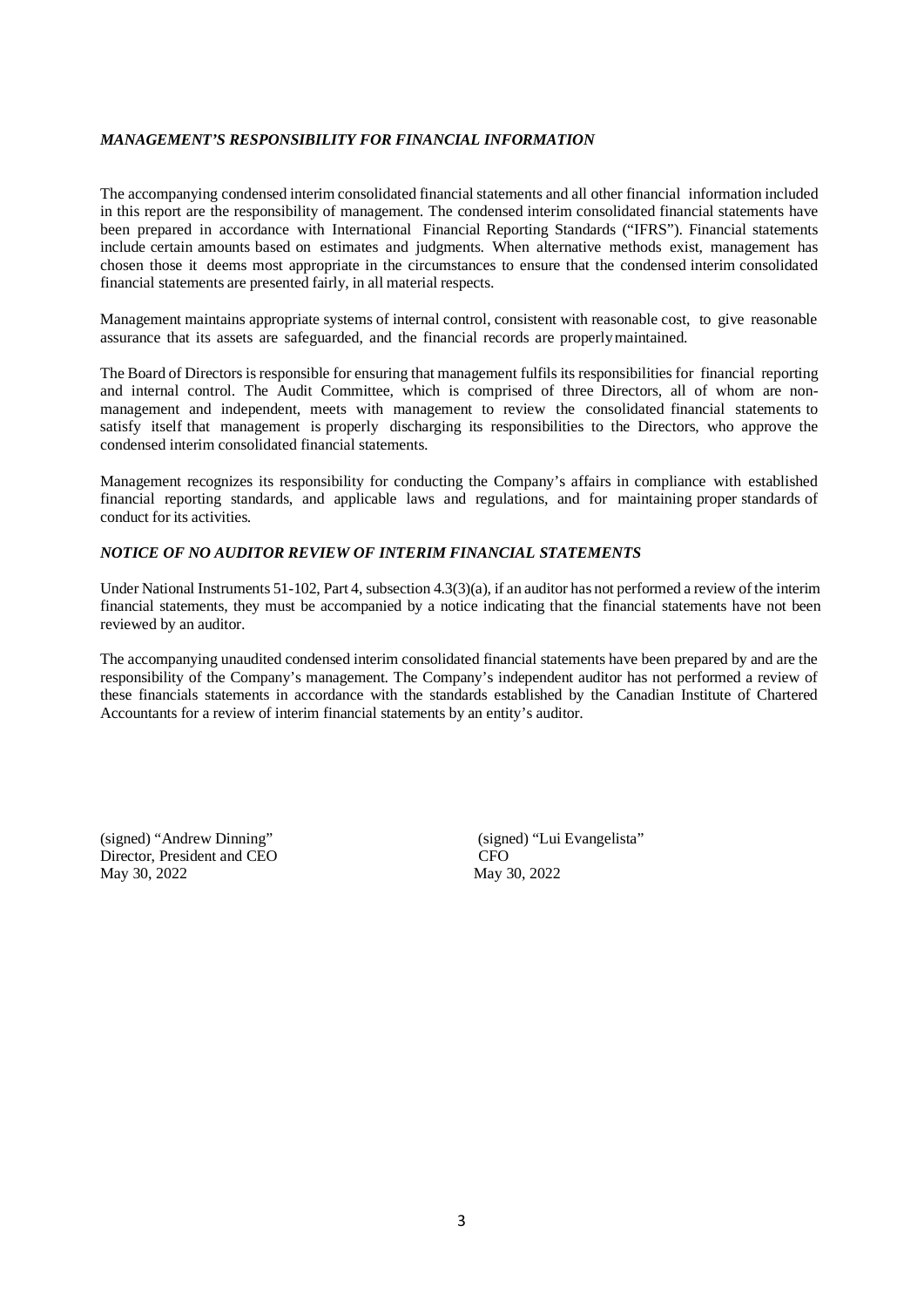|                                          | <b>Note</b>    | As at<br>March 31,<br>2022<br>\$ | As at<br>December 31,<br>2021<br>\$ |
|------------------------------------------|----------------|----------------------------------|-------------------------------------|
| <b>ASSETS</b>                            |                |                                  |                                     |
| <b>Current assets</b>                    |                |                                  |                                     |
| Cash and cash equivalents                | 3              | 459,237                          | 1,033,345                           |
| Security deposits                        |                | 26,220                           | 25,420                              |
| Other receivables                        |                | 102,329                          | 81,648                              |
| Prepayments                              | 14             | 273,930                          | 178,965                             |
| <b>Total current assets</b>              |                | 861,716                          | 1,319,378                           |
| <b>Non-current assets</b>                |                |                                  |                                     |
| Plant and equipment                      | $\overline{4}$ | 27,152                           | 18,286                              |
| Investment in associate.                 | 5              | 1,836,171                        | 1,836,171                           |
| Royalty                                  |                | 23,131                           | 23,131                              |
| <b>Total non-current assets</b>          |                | 1,886,454                        | 1,877,588                           |
| <b>Total assets</b>                      |                | 2,748,170                        | 3,196,966                           |
|                                          |                |                                  |                                     |
| <b>LIABILITIES</b>                       |                |                                  |                                     |
| <b>Current liabilities</b>               |                |                                  |                                     |
| Accounts payable and accrued liabilities |                | 308,921                          | 205,668                             |
| <b>Financial Liabilities</b>             |                | 394,202                          | 267,701                             |
| Termination Agreement - Barrick          | 6              | 1,176,288                        | 1,140,183                           |
| <b>Total current liabilities</b>         |                | 1,879,411                        | 1,613,552                           |
| <b>Non-current liabilities</b>           |                |                                  |                                     |
| Provision for employee entitlements      |                | 359,007                          | 339,213                             |
| <b>Total non-current liabilities</b>     |                | 359,007                          | 339,213                             |
|                                          |                |                                  |                                     |
| <b>Total liabilities</b>                 |                | 2,238,418                        | 1,952,765                           |
| <b>EQUITY</b>                            |                |                                  |                                     |
| Share capital                            | 7(b)           | 52,817,012                       | 52,817,012                          |
| Share based payments reserve             | 7(d)           | 4,720,798                        | 4,532,735                           |
| Deficit                                  |                | (57,028,058)                     | (56, 105, 546)                      |
| <b>Total equity</b>                      |                | 509,752                          | 1,244,201                           |
|                                          |                |                                  |                                     |
| <b>Total liabilities and equity</b>      |                | 2,748,170                        | 3,196,966                           |

These financial statements are authorised for issue by the Board of Directors on May 30, 2022.

They are signed on the Company's behalf by:

(Signed) *"Andrew Dinning"* Andrew Dinning, Director

(Signed) *" Simon Jackson"* Simon Jackson, Director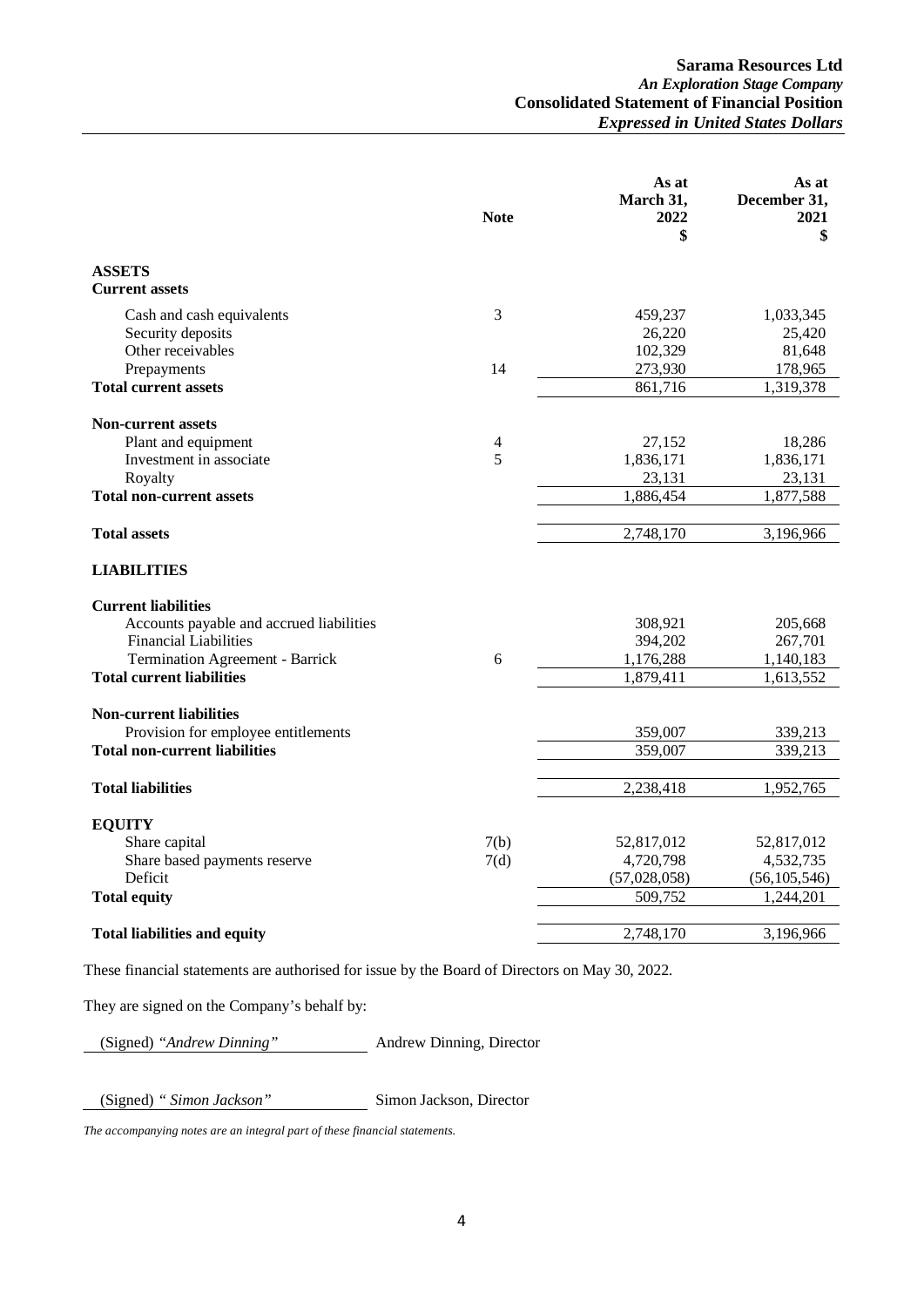**Sarama Resources Ltd** *An Exploration Stage Company* **Consolidated Statement of Profit or Loss and Other Comprehensive Income** *Expressed in United States Dollars*

|                                                                          | <b>Note</b> | Period ended<br>March 31,<br>2022 | <b>Period ended</b><br>March 31,<br>2021 |
|--------------------------------------------------------------------------|-------------|-----------------------------------|------------------------------------------|
| <b>Income</b>                                                            |             |                                   |                                          |
| Interest income                                                          |             | 31                                | 94                                       |
| <b>Total income</b>                                                      |             | 31                                | 94                                       |
| <b>Expenses</b>                                                          |             |                                   |                                          |
| Accounting and audit                                                     |             | 5,286                             | 5,282                                    |
| Depreciation                                                             |             | 521                               | 584                                      |
| Directors' fees                                                          |             | 27,528                            | 27,301                                   |
| Exploration expenditure as incurred                                      |             | 239,679                           | 244,884                                  |
| Fair value loss on warrants carried at fair value through profit or loss |             | 126,501                           |                                          |
| Finance charges                                                          |             | 36,105                            | 25,528                                   |
| Foreign exchange loss/(gain)                                             |             | 9,968                             | (2,533)                                  |
| Insurance                                                                |             | 16,756                            | 16,890                                   |
| Marketing and investor relations                                         |             | 45,553                            | 39,684                                   |
| Office and general                                                       |             | 64,379                            | 46,864                                   |
| Professional fees                                                        |             | 10,431                            | 816                                      |
| Salaries                                                                 |             | 151,953                           | 174,933                                  |
| Stock-based compensation                                                 | 7(d)        | 188,063                           | 513,112                                  |
| <b>Total expenses</b>                                                    |             | 922,543                           | 1,093,345                                |
| Loss before income tax                                                   |             | (922, 512)                        | (1,093,251)                              |
| Income tax benefit                                                       |             |                                   |                                          |
| Loss for the period                                                      |             | (922, 512)                        | (1,093,251)                              |
| Items that may be reclassified to the statement of loss                  |             |                                   |                                          |
| Exchange differences on translation of foreign operations                |             |                                   |                                          |
| Total comprehensive loss for the period                                  |             | (922, 512)                        | (1,093,251)                              |
| Basic and diluted loss per share                                         | 12          | $(0.9)$ cents                     | $(1.2)$ cents                            |
| Weighted average number of shares<br>Basic and diluted                   |             | 99,826,931                        | 90,099,894                               |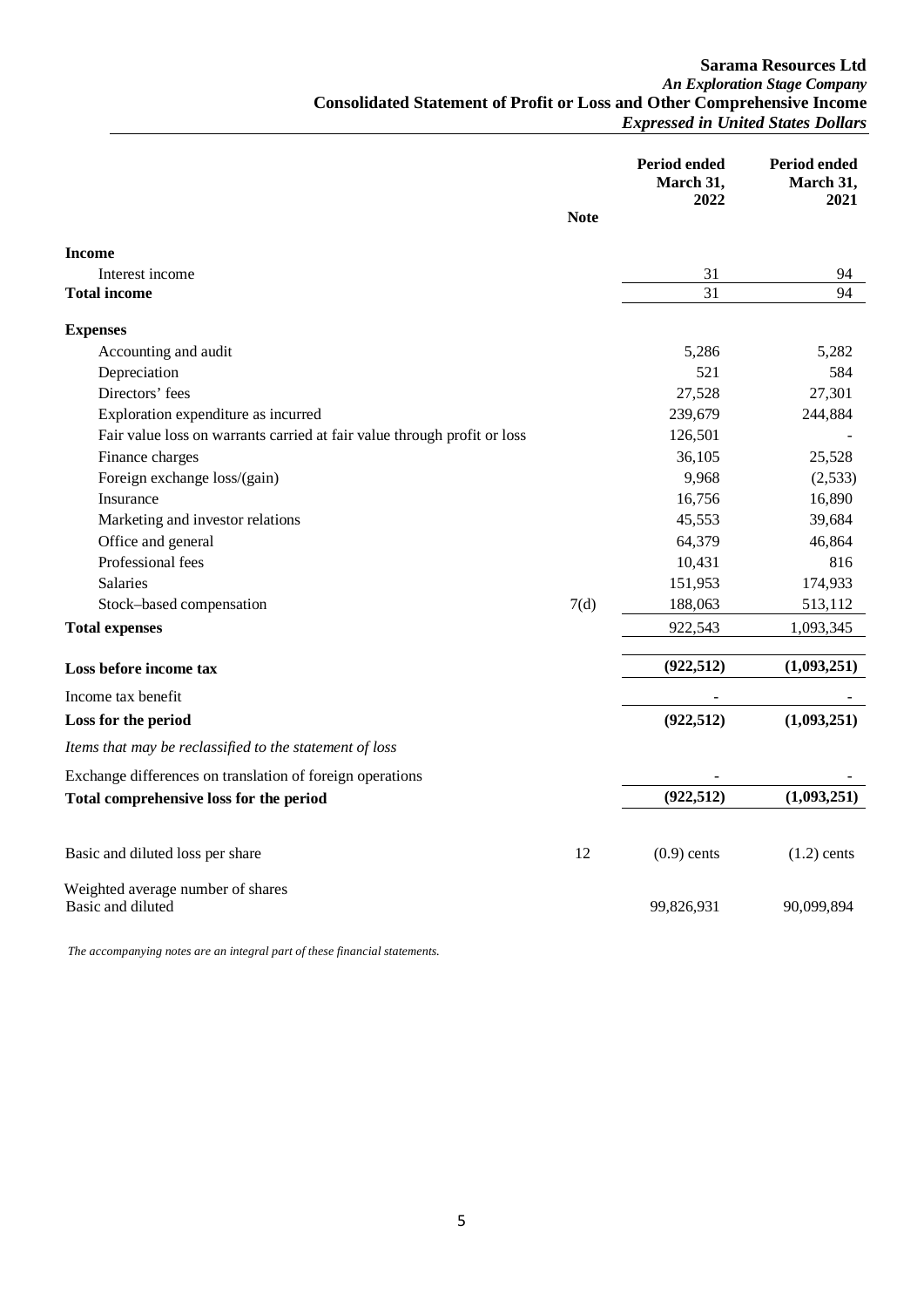**Sarama Resources Ltd** *An Exploration Stage Company* **Consolidated Statement of Cash Flows** *Expressed in United States Dollars*

|                                                                                                                                                |             | <b>Period ended</b><br>March 31,<br>2022 | Period ended<br>March 31,<br>2021 |
|------------------------------------------------------------------------------------------------------------------------------------------------|-------------|------------------------------------------|-----------------------------------|
|                                                                                                                                                | <b>Note</b> |                                          |                                   |
| Cash flows used in operating activities<br>Payments to suppliers and employees<br>Payments for exploration and evaluation<br>Interest received |             | (380, 864)<br>(184, 830)<br>31           | (277, 629)<br>(255, 412)<br>94    |
| Net cash used in operating activities                                                                                                          | 13          | (565, 663)                               | (532, 947)                        |
| Cash flows used in investing activities<br>Purchase of plant and equipment<br>Net cash (used in) / generated by investing activities           | 4           | (11,962)<br>(11,962)                     |                                   |
| <b>Cash flows from financing activities</b><br>Common shares and warrants issued for cash<br>Payment of share issue costs                      |             |                                          |                                   |
| Net cash generated by financing activities                                                                                                     |             |                                          |                                   |
| Net decrease in cash and cash equivalents                                                                                                      |             | (577, 625)                               | (532, 947)                        |
| Net foreign exchange differences                                                                                                               |             | 3,517                                    | (263)                             |
| Cash and cash equivalents at beginning of the year                                                                                             |             | 1,033,345                                | 1,619,613                         |
| Cash and cash equivalents at end of the year                                                                                                   |             | 459,237                                  | 1,086,403                         |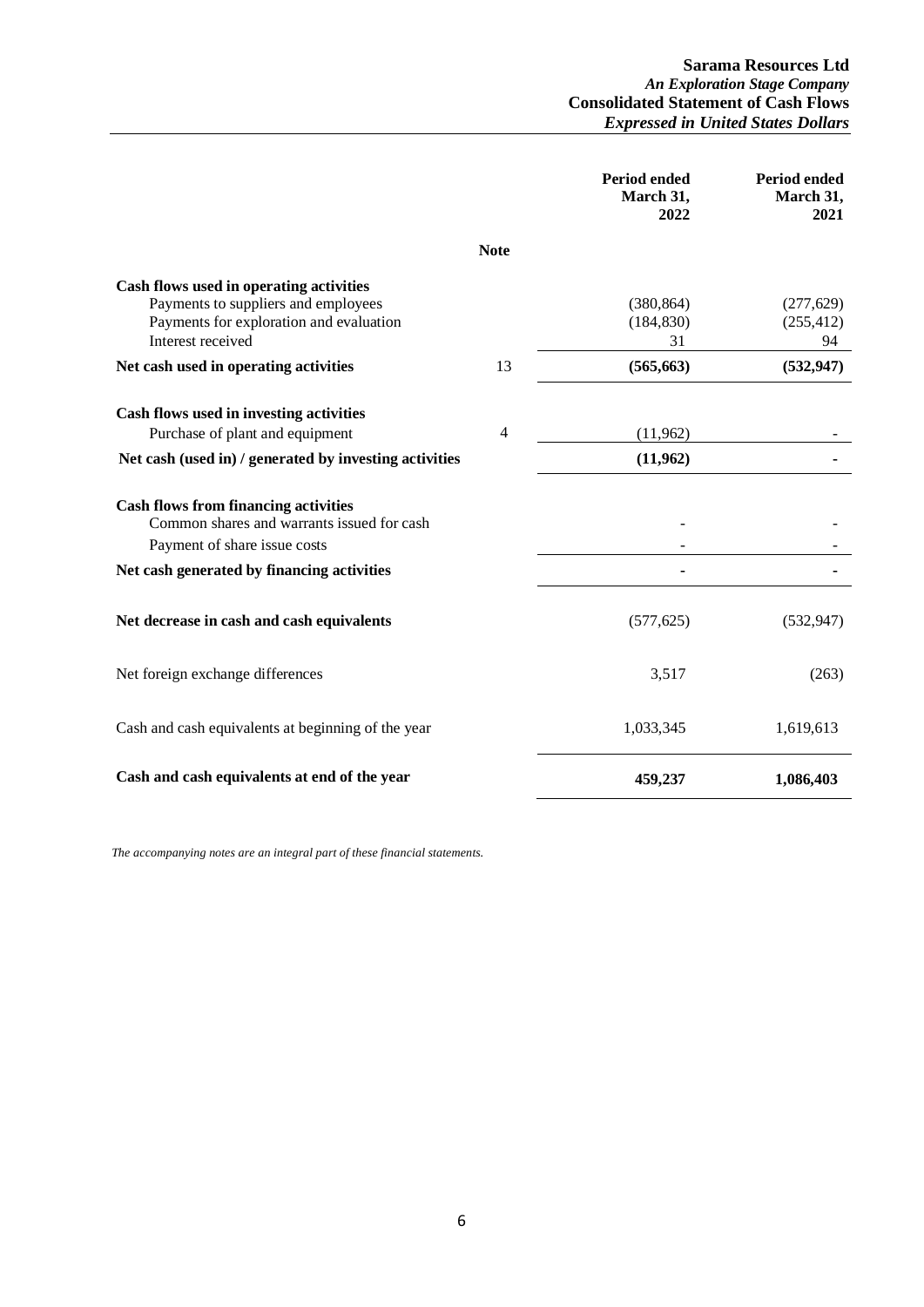|                                                                                                                    | <b>Number</b><br>of common<br>shares | <b>Share</b><br>capital<br>(note 7) | <b>Share based</b><br>payments<br>reserve | <b>Deficit</b> | <b>Total</b>         |
|--------------------------------------------------------------------------------------------------------------------|--------------------------------------|-------------------------------------|-------------------------------------------|----------------|----------------------|
|                                                                                                                    |                                      | \$                                  | \$                                        | \$             | \$                   |
| <b>Balance at January 1, 2021</b>                                                                                  | 90,099,894                           | 51,715,494                          | 4,019,623                                 | (53, 497, 927) | 2,237,190            |
| Loss attributed to shareholders of<br>the Company<br>Exchange differences on<br>translation of foreign operations  |                                      |                                     |                                           | (2,607,619)    | (2,607,619)          |
| <b>Total comprehensive loss for the</b><br>year<br><b>Transactions with owners in</b><br>their capacity as owners: |                                      |                                     |                                           | (2,607,619)    | (2,607,619)          |
| Issue of shares                                                                                                    | 9,727,037                            | 1,625,563                           |                                           |                | 1,625,563            |
| Share issuance costs<br>Fair value of share issue ascribed<br>to warrants and recorded as                          |                                      | (76, 947)                           |                                           |                | (76, 947)            |
| financial liability (7(b))<br>Stock-based compensation -<br>options $(7(d)(i))$                                    |                                      | (447,098)                           | 513,112                                   |                | (447,098)<br>513,112 |
| <b>Balance at December 31, 2021</b>                                                                                | 99,826,931                           | 52,817,012                          | 4,532,735                                 | (56, 105, 546) | 1,244,201            |
| Loss attributed to shareholders of<br>the Company<br>Exchange differences on                                       |                                      |                                     |                                           | (922, 512)     | (922, 512)           |
| translation of foreign operations                                                                                  |                                      |                                     |                                           |                |                      |
| <b>Total comprehensive loss for the</b><br>year<br><b>Transactions with owners in</b><br>their capacity as owners: |                                      |                                     |                                           | (922, 512)     | (922, 512)           |
| Issue of shares                                                                                                    |                                      |                                     |                                           |                |                      |
| Share issuance costs<br>Stock-based compensation -<br>options $(7(d)(i))$                                          |                                      |                                     | 188,063                                   |                | 188,063              |
| <b>Balance at March 31, 2022</b>                                                                                   | 99,826,931                           | 52,817,012                          | 4,720,798                                 | (57, 028, 058) | 509,752              |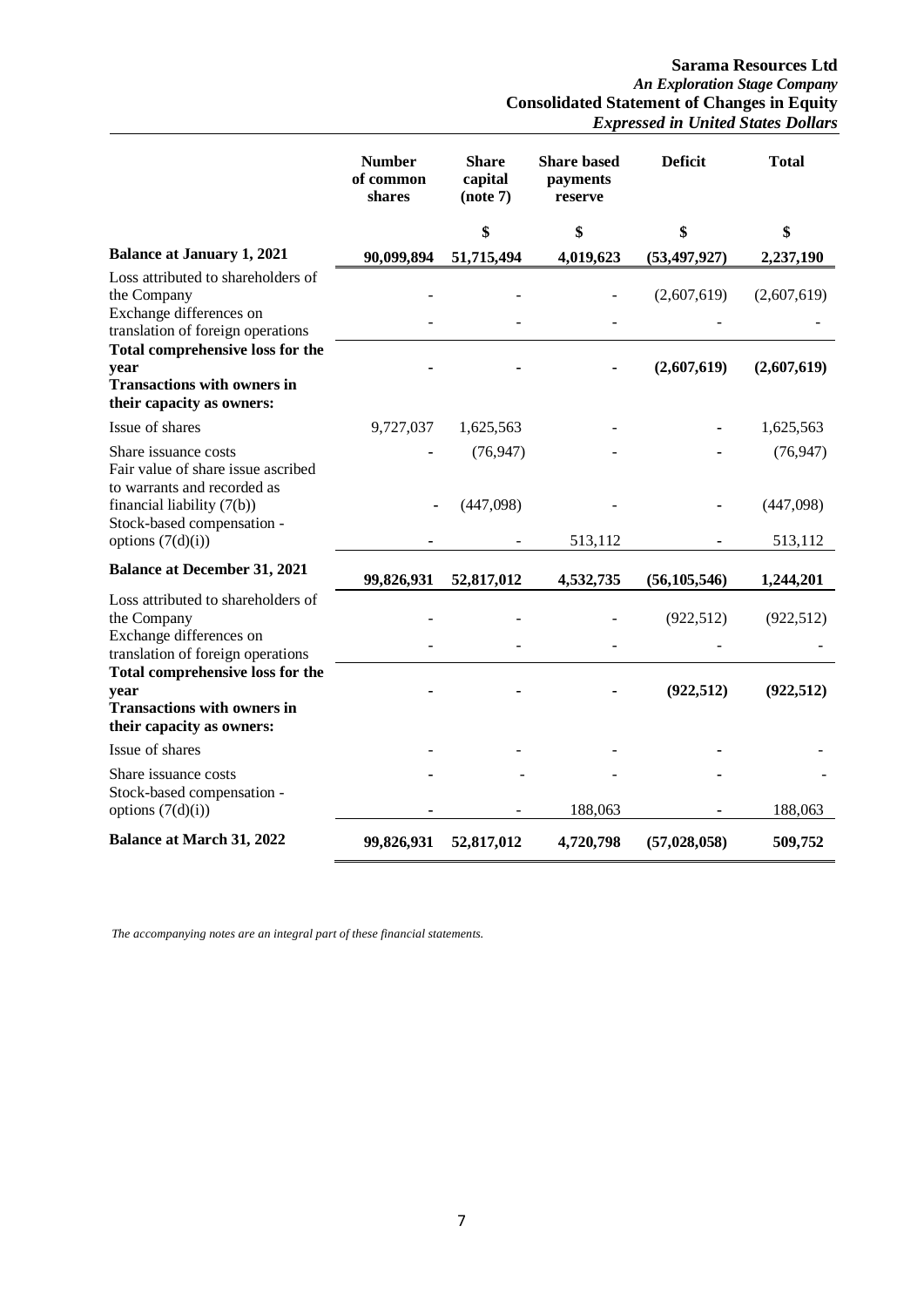#### **1. NATURE OF OPERATIONS**

Sarama Resources Ltd (the "**Company**") was incorporated under the laws of the Province of British Columbia, Canada on April 8, 2010.

#### *Statement of compliance*

These condensed interim consolidated financial statements have been prepared in United States Dollars.

The board of directors of the Company have approved these condensed interim consolidated financial statements on May 30, 2022.

#### *Business Activities*

The consolidated entity, consisting of Sarama Resources Ltd. and its subsidiaries is in the exploration stage and its principal business activity is the sourcing and exploration of mineral properties. As at March 31, 2022, the Company is in the process of exploring its principal mineral properties and has not yet determined whether the properties contain gold reserves that are economically recoverable.

The condensed interim consolidated financial statements for the period ended March 31, 2022, comprise the accounts of Sarama Resources Ltd and its subsidiaries and the Company's interest in equity accounted investments.

#### *Basis of Presentation*

These condensed interim consolidated financial statements have been prepared under the historical cost convention except for financial assets and liabilities at fair value through profit or loss and in accordance with International Financial Reporting Standards ("**IFRS**") as issued by the International Accounting Standards Board ("**IASB**") and Interpretations of the International Financial Reporting Interpretations Committee ("**IFRIC**"). These condensed consolidated interim financial statements have been prepared in accordance with IFRS applicable to the preparation of interim consolidated financial statements, including International Accounting Standard ("IAS") 34, "*Interim Financial Reporting"*, and have been prepared following the same accounting policies as the annual consolidated financial statements for the year ended December 31, 2021 except as described in Note 2.

The condensed interim consolidated financial statements should be read in conjunction with the annual consolidated financial statements for the year ended December 31, 2021, which have been prepared in accordance with IFRS.

#### *Going Concern*

The financial statements have been prepared on the going concern basis, which contemplates the continuity of normal business activities and the realisation of assets and discharge of liabilities in the normal course of business.

As disclosed in the financial statements for the period ended March 31, 2022, the consolidated entity recorded a net loss of \$922,512 and had a net cash outflow from operating and investing activities of \$577,625. As at March 31, 2022, the consolidated entity had available cash of \$459,237 and a deficit of current assets over current liabilities of \$1,017,695.

On April 22, 2022, the Company completed an equity raising in relation to its dual listing on the Australian Securities Exchange ("ASX"). The Company has raised gross proceeds of A\$8,000,000 and issued 38,095,238 CHESS Depositary Interests ("CDIs") over common shares in the capital of the Company at an issue price of A\$0.21 per CDI with each CDI representing a beneficial interest in 1 common share of the Company.

Accordingly, the Directors believe that the going concern basis of preparation of the financial report remains appropriate after taking into account the above successful capital raising and the Group's forecast cash flows for the relevant period.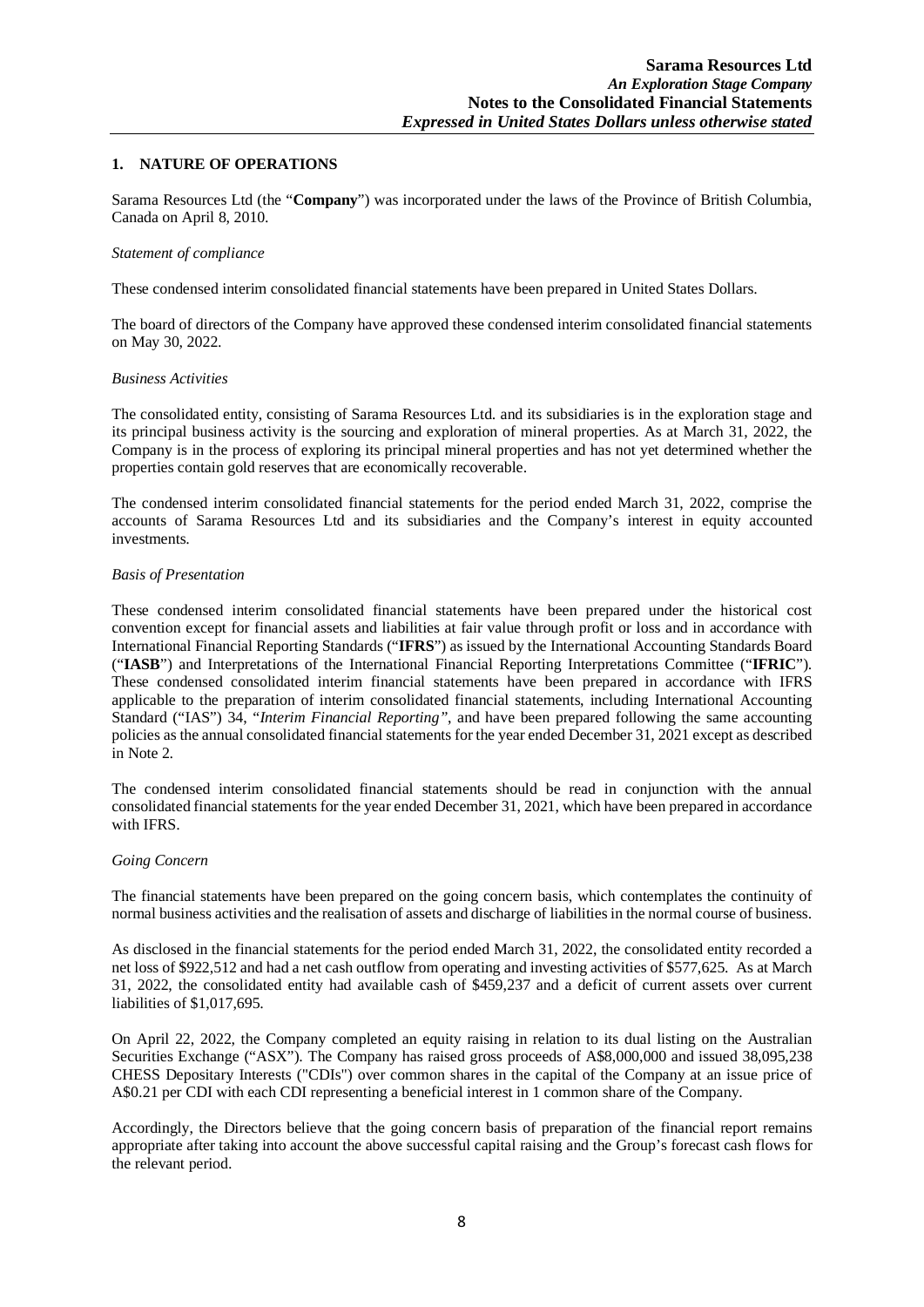#### **2. SIGNIFICANT ACCOUNTING POLICIES**

#### *a) Standards and Interpretations applicable to March 31, 2022*

In the period ended March 31, 2022, the Directors have reviewed all the new and revised Standards and Interpretations issued by the IASB that are relevant to the consolidated entity and effective for the current annual reporting period. As a result of this review, the Directors have determined that there is no material impact of the new and revised Standards and Interpretations on the consolidated entity and, therefore, no material change is necessary to the consolidated entity's accounting policies.

#### *b) Standards and Interpretations in issue not yet adopted*

The Directors have also reviewed all the new and revised Standards and Interpretations in issue not yet adopted for the period ended March 31, 2022. As a result of this review the Directors have determined that there is no material impact of the Standards and Interpretations in issue not yet adopted on the consolidated entity and, therefore, no change is necessary to the consolidated entity's accounting policies.

#### *c) Basis of Consolidation*

The condensed interim consolidated financial statements incorporate the assets and liabilities of the Company as at March 31, 2022 and the results of all subsidiaries for the year then ended.

Subsidiaries are all entities (including special purpose entities) over which the Company has control. The Company controls an entity when the Company is exposed to, or has rights to, variable returns from its involvement with the entity and has the ability to affect those returns through its power to direct the activities of the entity. Subsidiaries are fully consolidated from the date on which control is transferred to the Company. They are deconsolidated from the date that control ceases.

Intercompany transactions, balances and unrealised gains on transactions are eliminated. Unrealised losses are also eliminated unless the transaction provides evidence of the impairment of the asset transferred. Accounting policies of subsidiaries have been changed where necessary to ensure consistency with the policies adopted by the Company.

#### *d) Foreign Currency Translation*

#### *(i) Functional and Presentation Currency*

Items included in the financial statements of each of the Company's entities are measured using the currency of the primary economic environment in which the entity operates ("**the functional currency**"). The condensed interim consolidated financial statements are presented in United States dollars ("**USD**"), which is the Company's functional and presentation currency.

#### *(ii) Transactions and Balances*

Monetary assets and liabilities of the Company are translated into USD at the exchange rate in effect on the statement of financial position date while non-monetary assets and liabilities, revenues and expenses are translated using exchange rates in effect at the time of each transaction. Foreign exchange gains and losses resulting from the settlement of such transactions and from the translation at year-end exchange rates of monetary assets and liabilities denominated in foreign currencies are recognised in profit or loss.

All foreign exchange gains and losses are presented separately in profit or loss for the financial year.

Non-monetary items that are measured at fair value in a foreign currency are translated using the exchange rates at the date when the fair-value was determined. Translation differences on assets and liabilities carried at fair value are reported as part of the fair value gain or loss.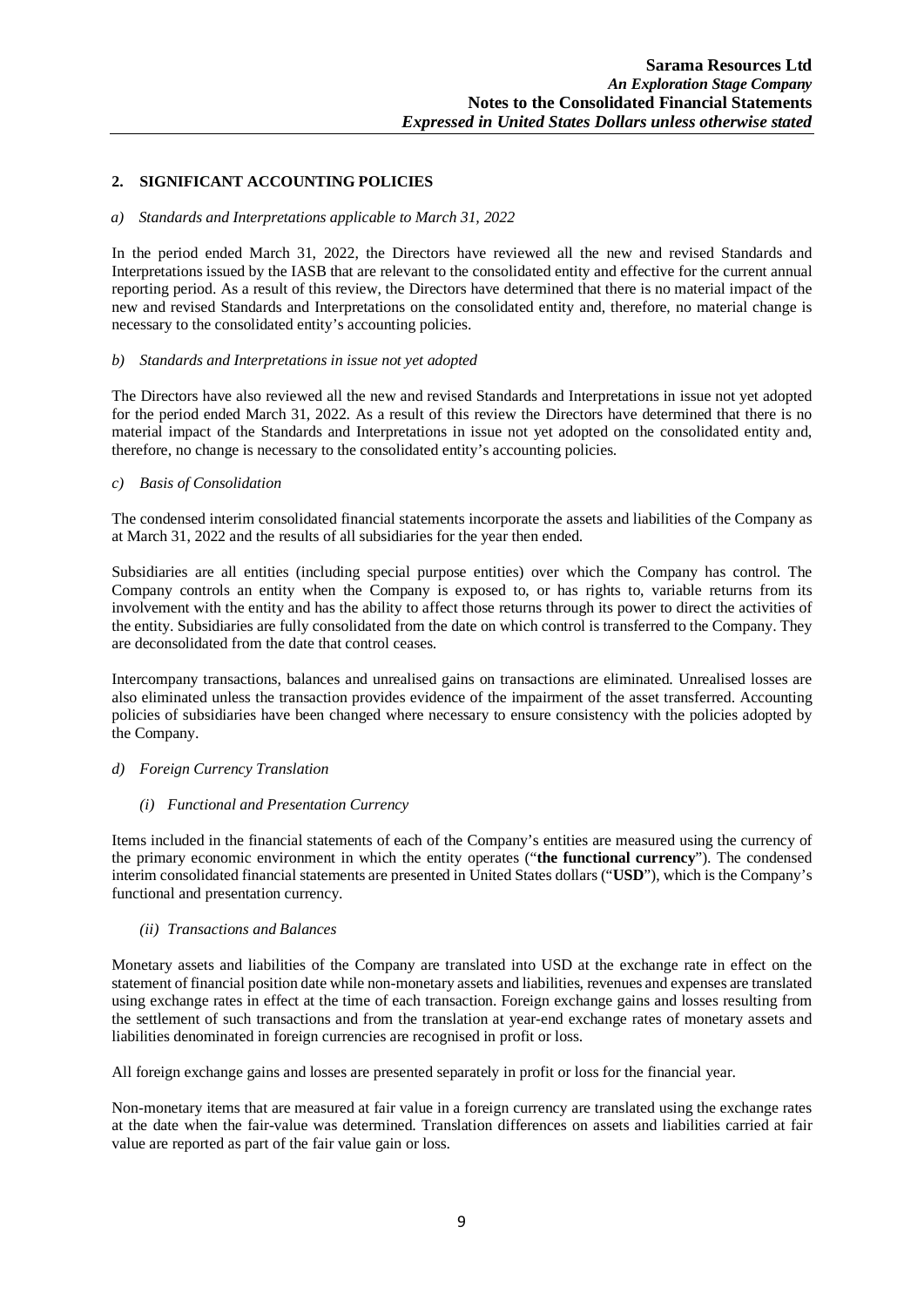#### *(iii) Functional Currency*

The results and financial position of foreign operations that have a functional currency different from the presentation currency are translated into the presentation currency as follows:

- assets and liabilities for each statement of financial position presented are translated at the closing rate at the date of that balance sheet,
- income and expenses for each statement of comprehensive income (loss) are translated at average exchange rates (unless this is not a reasonable approximation of the cumulative effect of the rates prevailing on the transaction dates, in which case, income and expenses are translated at the dates of the transactions), and
- all resulting exchange differences are recognised in other comprehensive income.

#### *e) Financial Instruments*

Cash and cash equivalents are classified as current assets and include short-term, highly liquid investments with original maturities of three months or less that are readily convertible to known amounts of cash and which are subject to an insignificant risk of change in value. The Company places the majority of its cash holdings with an Australian financial institution which has a high credit rating.

#### *Non-derivative financial assets and liabilities*

The Company has the following non-derivative financial assets and liabilities:

i. Receivables

Receivables are financial assets with fixed or determinable payments that are not quoted in an active market. Such assets are initially recognised at fair value, less any directly attributable transaction costs. Subsequent to initial recognition, receivables are measured at amortised cost using the effective interest method, less any impairment losses.

ii. Financial assets at fair value through profit or loss (FVTPL)

Financial assets that are held within a different business model other than 'hold to collect' or 'hold to collect and sell' are categorised at fair value through profit and loss. Further, irrespective of business model financial assets whose contractual cash flows are not solely payments of principal and interest are accounted for at FVTPL. Assets in this category are measured at fair value with gains or losses recognised in profit or loss. The fair values of financial assets in this category are determined by reference to active market transactions or using a valuation technique where no active market exists.

iii. Amounts payable and other accrued liabilities Such financial liabilities are recognised initially at fair value, net of any directly attributable transaction costs. Subsequent to initial recognition, these financial liabilities are measured at amortised cost using the effective interest method if significant.

# *f) Exploration and Evaluation Assets*

Mineral exploration and evaluation costs are expensed as incurred based upon each area of interest. Acquisition costs will normally be expensed but will be assessed on a case by case basis and if appropriate may be capitalised. These acquisition costs are only carried forward to the extent that they are expected to be recouped through the successful development or sale of the tenement. Accumulated acquisition costs in relation to an abandoned tenement are written off in full against profit or loss in the year in which the decision to abandon the tenement is made. Where a decision has been made to proceed with development in respect of a particular area of interest, all future costs are recorded as a development asset.

#### *g) Stock-based Compensation*

The fair value of share purchase options or warrants granted is determined by the Black-Scholes option pricing model using estimates for the volatility of the trading price of the Company's stock, the expected lives of share purchase options awarded, the fair value of the Company's shares and the risk-free interest rate.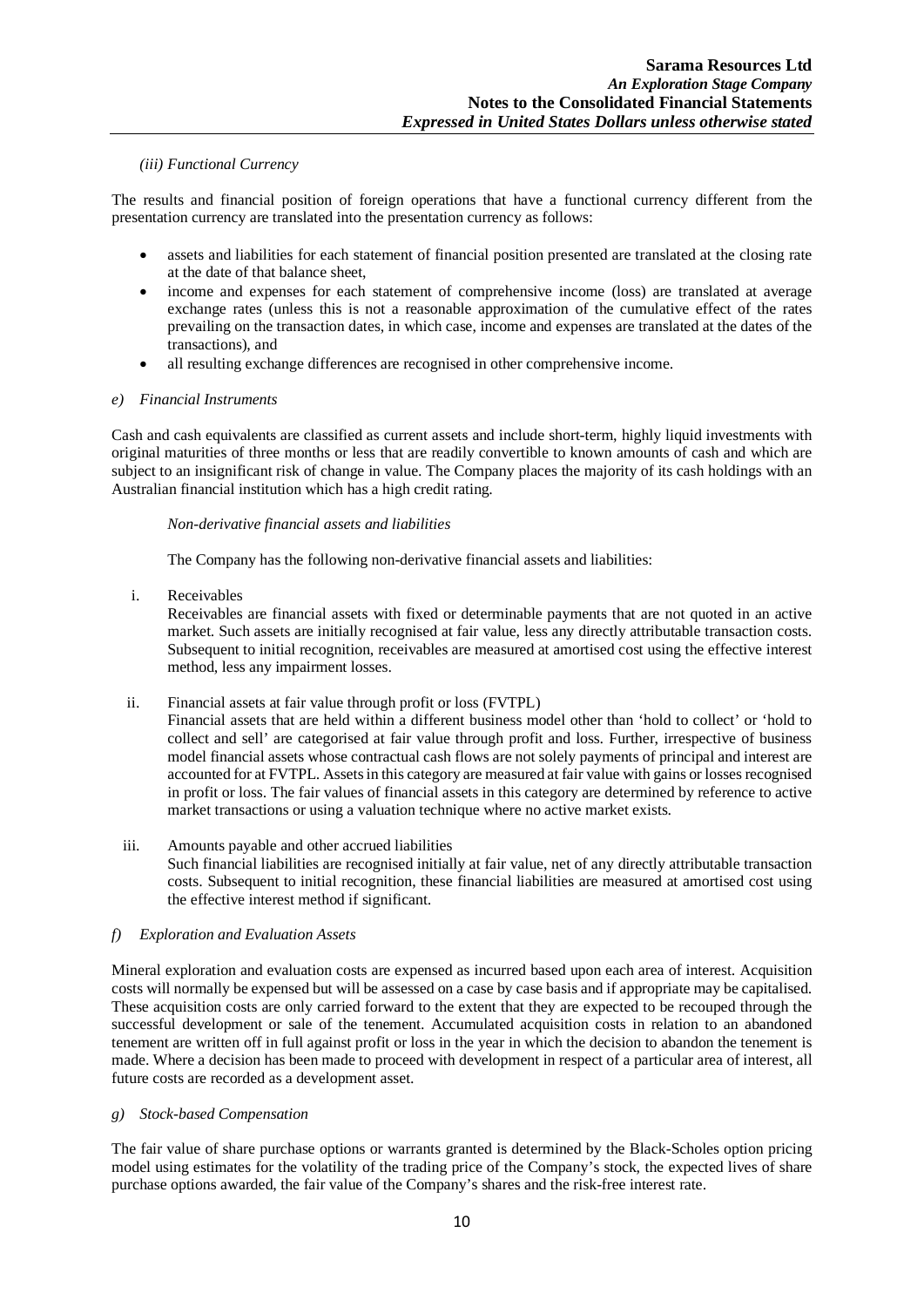For employees, the fair value of the options is measured at the date of the grant. For non-employees, the fair value of the options is measured on the earlier of the date on which the counterparty performance is complete or the date the performance commitment is reached or the date at which the equity instruments are granted if they are fully vested and non-forfeitable. The estimated fair value of awards of share purchase options is charged to expense over the vesting period, with offsetting amounts to equity. If the share purchase options are granted for past services, they are expensed immediately. If the share purchase options are forfeited prior to vesting, no amounts are charged to expense. If share purchase options are exercised, then the fair value of the options is reclassed from stock-based compensation reserve to share capital.

At each reporting date, the amount recognised as an expense is adjusted to reflect the actual number of share purchase options or warrants that are expected to vest. The corresponding entry is recognised in the stock-based compensation reserve.

#### *h) Basic and Diluted Earnings per Share*

The Company presents basic and diluted earnings per share data for its common shares, calculated by dividing the result attributable to common shareholders of the Company by the weighted average number of common shares outstanding during the period. Diluted earnings per share does not adjust the profit attributable to common shareholders or the weighted average number of common shares outstanding when the effect is anti-dilutive.

### *i) Share Warrants*

In accordance with IFRS, an obligation to issue shares for a price that is not fixed in the Company's functional currency, and that does not qualify as a rights offering, must be classified as a derivative liability and measured at fair value through profit or loss in accordance with the requirements of IAS 32 Financial Instruments: Presentation. The financial liability will be accounted for at fair value through profit or loss until such time that the warrants are exercised or lapse, at which point the liability will be transferred to equity.

# *j) Segment Reporting*

Operating segments are reported in a manner consistent with the internal reporting provided to the chief operating decision maker. The chief operating decision maker is responsible for allocating resources and assessing performance of the operating segments.

#### *k) Critical Estimates and Judgements*

The preparation of financial statements in conformity with IFRS requires management to make judgements, estimates and assumptions that affect the reported amounts of assets and liabilities at the date of the financial statements and reported amounts of revenues and expenses during the reporting period. Estimates and assumptions are continually evaluated and are based on management experience and other factors, including expectations about future events that are believed to be reasonable under the circumstances. However, actual outcomes can differ from these estimates. Information about significant areas of estimation uncertainty considered by management in preparing the financial statements is described below.

#### *(i) Measurement of warrants and stock options*

The Company determines the fair value of both warrants and options classified as liabilities at fair value through profit or loss using the Black-Scholes Model. Note 7 provides detailed information about the key assumptions used in the determination of the fair value of warrants.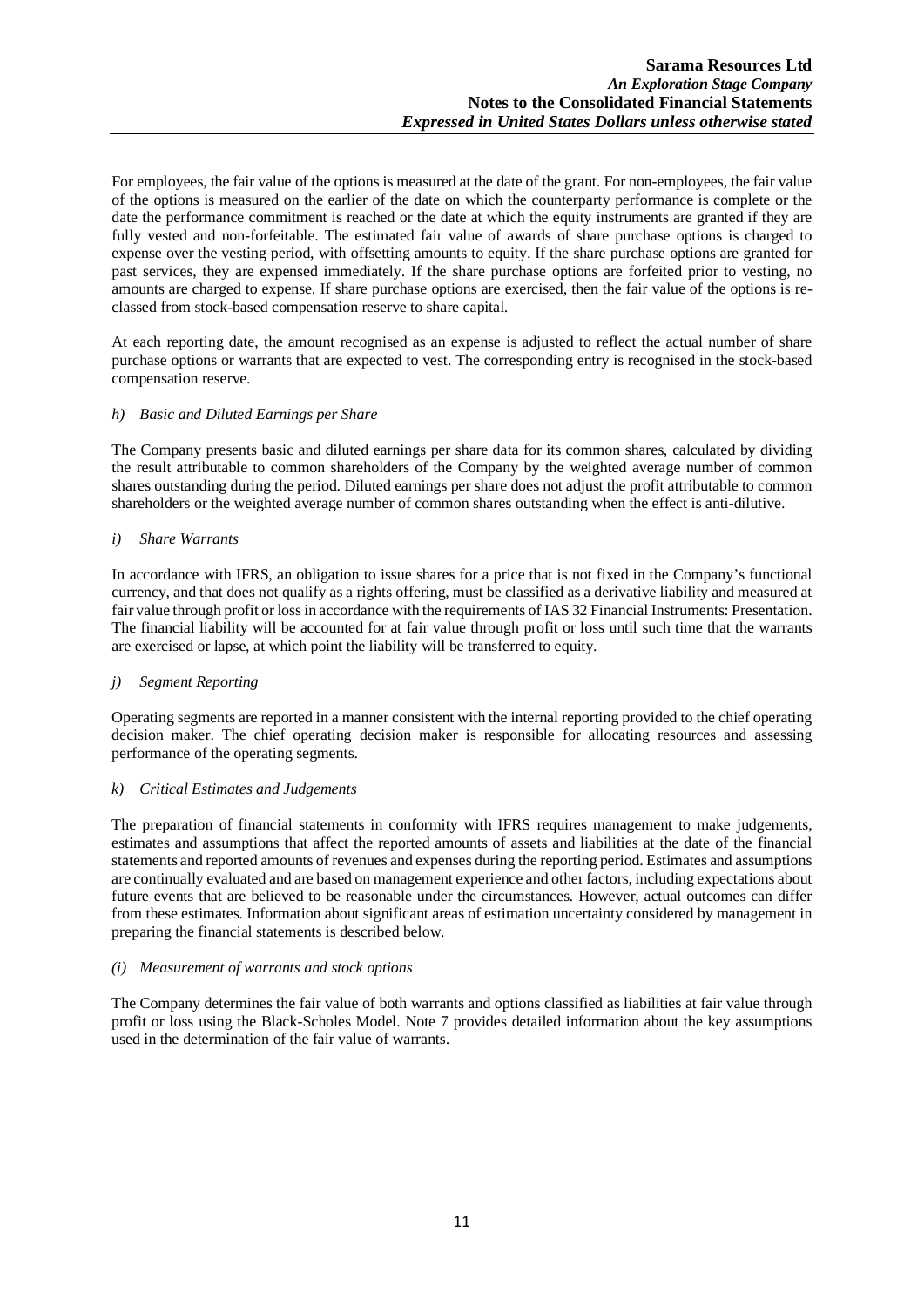### **3. CASH AND CASH EQUIVALENTS**

|                          | <b>March 31, 2022</b> | December 31, 2021 |
|--------------------------|-----------------------|-------------------|
| Cash at bank and in hand | 402,480               | 822,870           |
| Deposits at call         | 56,757                | 796,743           |
|                          | 459,237               | 1,619,613         |

Cash at bank earns interest at floating rates based on daily bank deposit rates. Short-term deposits are made on a rolling overnight basis and earn interest at the respective short-term deposit rates.

The Company's exposure to interest rate risk and sensitivity analysis for financial assets and liabilities are disclosed in Note 8.

#### **4. PLANT AND EQUIPMENT**

|                                 | <b>March 31, 2022</b>                |                                 |                                   |              |
|---------------------------------|--------------------------------------|---------------------------------|-----------------------------------|--------------|
|                                 | <b>Plant</b> and<br><b>Equipment</b> | <b>Motor</b><br><b>Vehicles</b> | <b>Office</b><br><b>Equipment</b> | <b>Total</b> |
|                                 | \$                                   | \$                              | \$                                | \$           |
| Opening net book value          | 11,947                               |                                 | 6,339                             | 18,286       |
| Additions                       |                                      |                                 | 11,962                            | 11,962       |
| Depreciation                    | (1,431)                              |                                 | (1,666)                           | (3,097)      |
| Closing net book value          | 10,516                               |                                 | 16,635                            | 27,151       |
| Cost                            | 241,783                              | 158,306                         | 299,041                           | 699,130      |
| <b>Accumulated Depreciation</b> | (231, 267)                           | (158, 306)                      | (282, 406)                        | (671, 979)   |
| <b>Closing net book value</b>   | 10,516                               |                                 | 16,635                            | 27,151       |

#### **December 31, 2021**

|                          | <b>Plant</b> and<br>Equipment<br>\$ | <b>Motor</b><br><b>Vehicles</b><br>\$ | <b>Office</b><br><b>Equipment</b><br>\$ | <b>Total</b><br>\$ |
|--------------------------|-------------------------------------|---------------------------------------|-----------------------------------------|--------------------|
| Opening net book value   | 18,206                              |                                       | 14,465                                  | 32,671             |
| <b>Additions</b>         |                                     | -                                     | 2,745                                   | 2,745              |
| Depreciation             | (6,259)                             |                                       | (10, 871)                               | (17, 130)          |
| Closing net book value   | 11,947                              |                                       | 6,339                                   | 18,286             |
| Cost                     | 241,783                             | 158,306                               | 287,079                                 | 687,168            |
| Accumulated Depreciation | (229, 836)                          | (158, 306)                            | (280,740)                               | (668, 882)         |
| Closing net book value   | 11,947                              |                                       | 6,339                                   | 18,286             |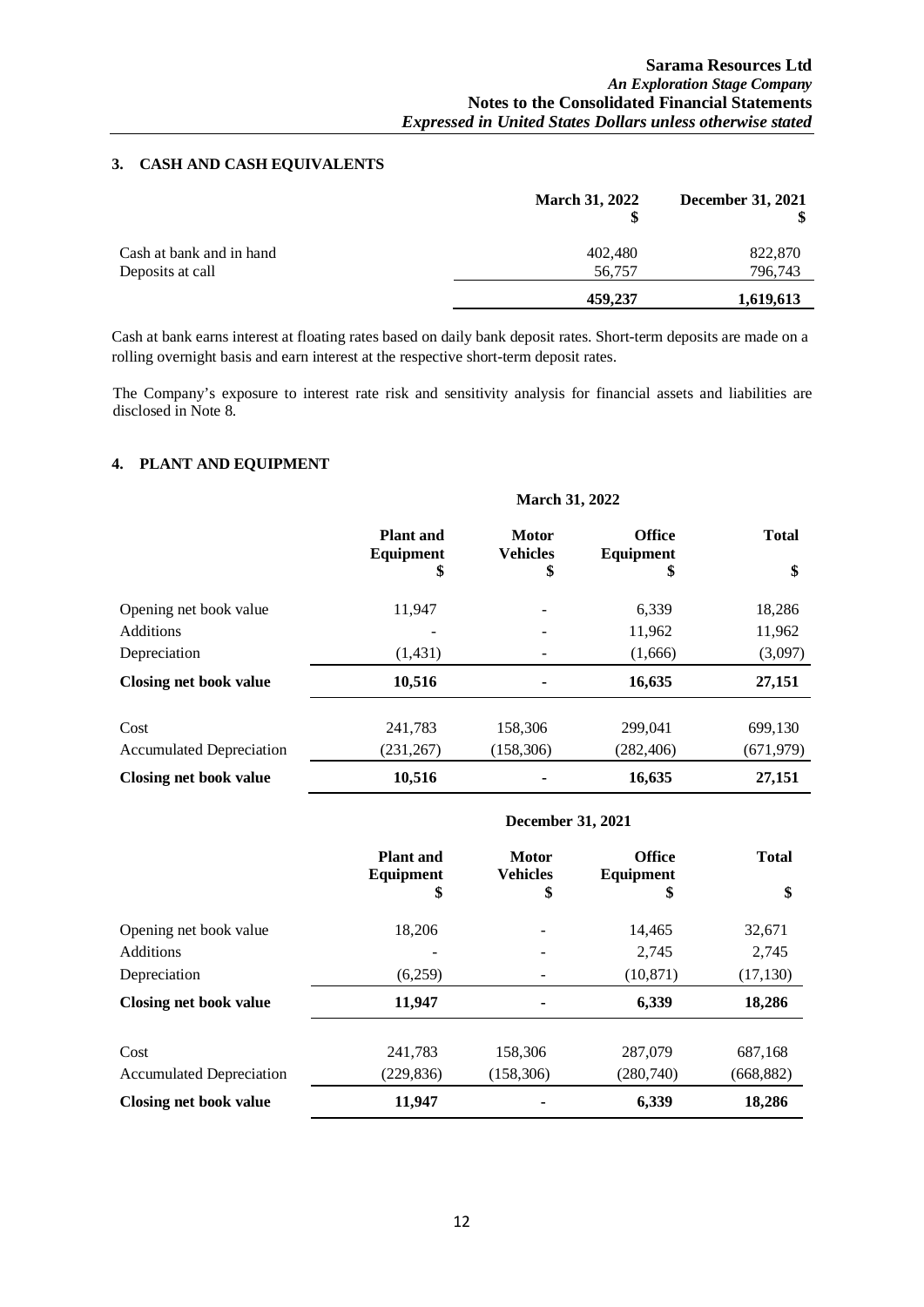#### **5. INVESTMENT IN ASSOCIATE**

The Company has determined that it has significant influence over Joint Venture BFI Inc., a joint venture focussed on the exploration and evaluation of the Karankasso Project ("the Project") in Burkina Faso, as it holds 17.61% (December 31, 2021: 17.52%) of the voting power as well as holding 2 out of the 4 Board positions. The Company's interest is accounted for using the equity method in the condensed interim consolidated financial statements. Summarised financial information of the joint venture, based on IFRS financial statements, and reconciliation with the carrying amount of the investment in the condensed interim consolidated financial statements are set out below. The Company has not made any additional contributions during the period ended March 31, 2022.

Summarised statement of financial position of Joint Venture BF1 Inc.:

|                                                 | <b>March 31, 2022</b><br>\$ | <b>December 31, 2021</b> |
|-------------------------------------------------|-----------------------------|--------------------------|
| Current assets                                  | 458,194                     | 564,088                  |
| Non-current assets                              | 17,236,647                  | 17,224,838               |
| Current liabilities                             |                             |                          |
| Non-current liabilities                         | (5,462,384)                 | (5.556, 469)             |
| Equity                                          | 12,232,457                  | 12,232,457               |
| Reconciliation to carrying amount of investment |                             |                          |
| Company's share of equity                       | 2,154,136                   | 2,143,126                |
| Plus additional contributions                   | 1,365,851                   | 1,365,851                |
|                                                 | 3,519,987                   | 3,508,977                |
| Notional premium on acquisition by JV           | (1,683,816)                 | (1,672,806)              |
| Karankasso Project Joint Venture- at cost       | 1,836,171                   | 1,836,171                |

The notional premium is due to the joint venture recording a higher value of the equity contributed by the Company upon transfer to the joint venture.

#### **6. TERMINATION AGREEMENT – BARRICK**

On May 14, 2019, the Company announced that it had executed a definitive agreement (the "Agreement") with Acacia Mining plc ("Acacia") that provides for the termination of the 2014 earn-in agreement between the two companies in respect of the South Houndé Project (or the "Project") in south-western Burkina Faso. The Agreement provides for Sarama to resume operatorship and regain a 100% interest in the Project.

On November 18, 2019, the Company announced that it had renegotiated certain terms of the Agreement resulting in an immediate return to 100% ownership of the Project and the reduction of the trailing reimbursement payment. The Company agreed to waive certain closing conditions and, in return, Barrick TZ Ltd ("Barrick"), formerly Acacia, agreed to amend and reduce the total trailing reimbursement from \$2 million to \$1 million, payable 12 months from the date of the amendment.

On June 24, 2020, the Company announced that Barrick agreed to defer the \$1 million payable on November 18, 2020 to January 15, 2022 inclusive of interest at an annual rate of 10%. On November 18, 2021, Barrick agreed to further defer the \$1 million payable by an additional year to January 15, 2023 ("Maturity date") inclusive of interest at an annual rate of 12.5% effective from November 18, 2021. The Company will be required to repay the liability, inclusive of accrued interest, if it completes any financing with gross proceeds of US\$ 3.5 million or greater prior to the maturity date. The liability has been classified as current given the Company has completed its equity raising on April 22, 2022, in relation to its dual listing on the ASX. Refer to Note 15 and 17 for further information.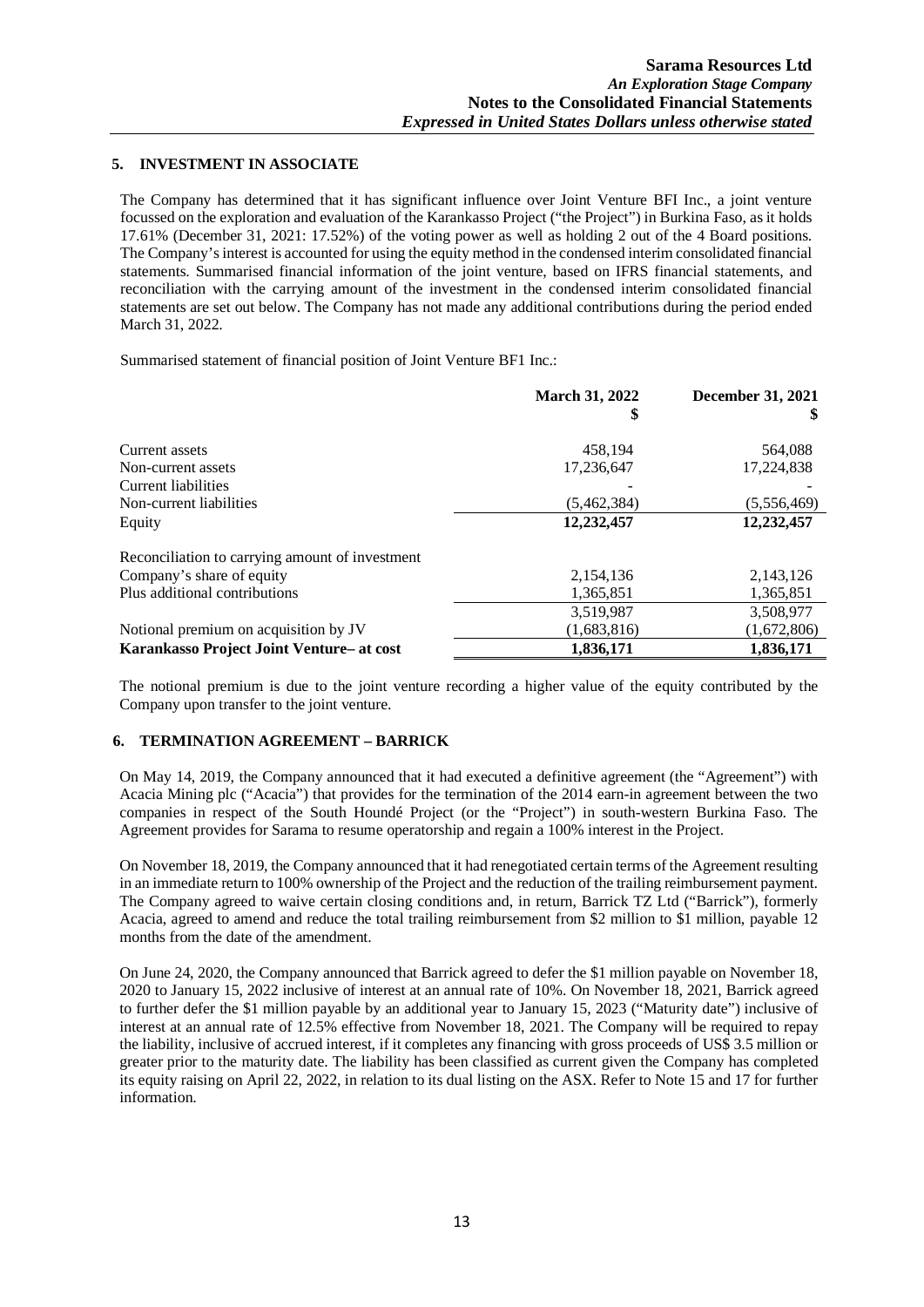### **7. SHARE CAPITAL**

#### *(a) Authorised Share Capital*

At March 31, 2022, the authorised share capital comprised an unlimited number of common shares without par value.

#### *(b) Issued Share Capital*

|                                                | 2022<br>Number of | 2022       | 2021<br>Number of | 2021       |
|------------------------------------------------|-------------------|------------|-------------------|------------|
| <b>Details</b>                                 | shares            | \$         | shares            | \$         |
| Balance at January 1                           | 99,826,931        | 52,817,012 | 90,099,894        | 51,715,494 |
| Balance March 31 (net of cost)                 | 99,826,931        | 52,817,012 | 90,099,894        | 51,715,494 |
| Issue of shares under private placement<br>(i) |                   |            | 9,727,037         | 1,625,563  |
| Share issuance costs                           |                   |            |                   | (76, 947)  |
| Fair value warrants issued                     |                   |            |                   | (447,098)  |
| <b>Balance December 31 (net of cost)</b>       |                   |            | 99,826,931        | 52,817,012 |

#### *(i) Private Placement*

On July 29, 2021 the Company announced that it had raised C\$2,042,678 and issued 9,727,037 units (the "Units") at a price of C\$0.21 per Unit. Each Unit is comprised of one common share of the Company and one-half of one common share purchase warrant (each full warrant, a "Warrant"), with each Warrant being exercisable to purchase one common share of the Company at an exercise price of C\$0.28 until July 28, 2024. The Company issued an aggregate of 9,727,037 common shares and 4,863,517 Warrants.

#### *(c) Company Stock Option Plan*

The Company has a stock option plan (the "**Plan**") that provides for the issuance of up to 10% of the issued and outstanding shares of the Company. The board of directors is authorised to set the exercise price, expiry date, and vesting provisions for each grant, subject to the policies of the TSX Venture Exchange. The plan provides for a maximum grant period of ten years. Options can be exercised at any time prior to their expiry date. Details are as follows:

|                                 |            | <b>Pre Share</b>     |           | <b>Post Share</b>        |                    |
|---------------------------------|------------|----------------------|-----------|--------------------------|--------------------|
|                                 |            | <b>Consolidation</b> |           | <b>Consolidation (i)</b> |                    |
|                                 |            | <b>Exercise</b>      |           | <b>Exercise</b>          | <b>Expiry Date</b> |
| <b>Grant Date</b>               | No.        | <b>Price</b>         | No.       | <b>Price</b>             |                    |
| January 16, 2020 (fully vested) | 10,800,000 | C\$0.07              | 3,599,999 | C\$0.21                  | January 16, 2023   |
| June 24, 2020 (fully vested)    | 1,500,000  | C\$0.08              | 500,000   | C\$0.24                  | June 23, 2023      |
|                                 | 16,625,000 |                      | 4.099.999 |                          |                    |
| January 14, 2021 (fully vested) |            |                      | 3,158,336 | C\$0.35                  | January 14, 2024   |
| January 19, 2022 (fully vested) |            |                      | 2,721,665 | C\$0.20                  | January 19, 2025   |
|                                 |            |                      | 9,980,000 |                          |                    |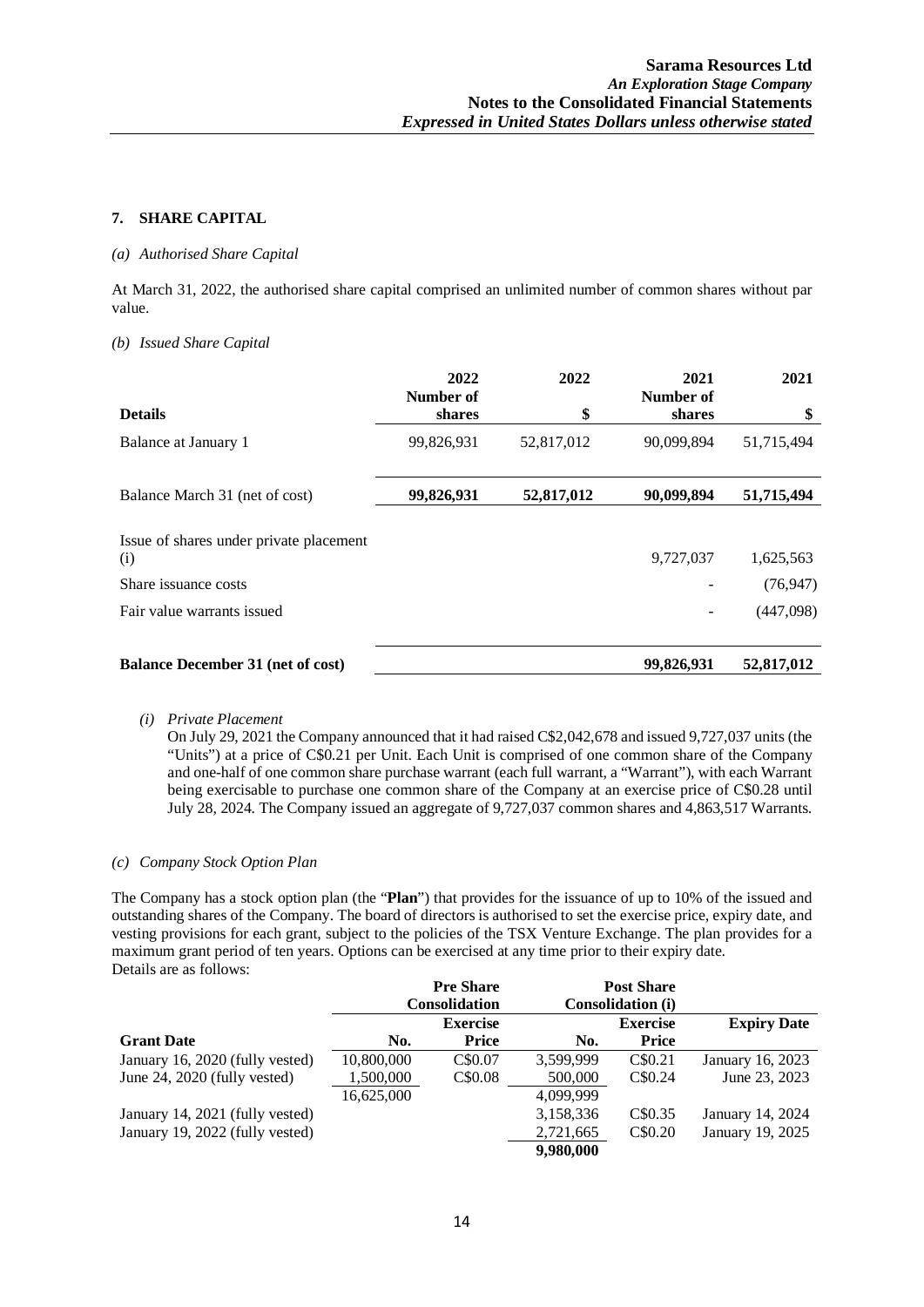On January 19, 2022, the Company issued 2,721,665 options to directors, officers and employees of the company, vesting immediately and exercisable at C\$0.20 and expiring 3 years after issue.

No options were exercised in the period ended March 31, 2022 (period ended March 31, 2021: Nil).

1,441,665 options expired in the period ended March 31, 2022 at a weighted average exercise price and life of C\$0.18 and 3 years respectively (period ended March 31, 2021: 2,463,333 options expired at a weighted average exercise price and life of C\$0.33 and 3 years respectively).

(i) *Share Consolidation:*

On October 7, 2020, Sarama implemented a consolidation of its issued and outstanding Shares on a 3 old for 1 new share basis (the "Share Consolidation"). No fractional shares were issued as a result of the Share Consolidation. The Consolidation was approved by the Board pursuant to the new Articles of the Company approved by shareholders at the Company's annual and special general meeting held on September 17, 2020.

#### *(d) Stock-Based Compensation*

*(i) Options*

For the period ended March 31, 2022, the expense incurred relating to stock-based compensation on the grant of options was \$188,063 (March 31, 2021: \$513,112).

For the period ended March 31, 2022, the Company granted stock options to its directors, officers, employees and consultants and estimated the stock-based compensation as follows:

|                                                           | January 19,<br>2022 |
|-----------------------------------------------------------|---------------------|
| Total options granted                                     | 2,721,665           |
| Exercise price                                            | C\$0.20             |
| Estimated fair value of compensation recognised           | \$188,063           |
| Balance to be recognised over remaining vesting<br>period | <b>Snil</b>         |
| Estimated fair value per option                           | \$0.08              |

The fair value of the stock-based compensation recognised in the accounts has been estimated using the Black-Scholes Option-Pricing Model with the following assumptions:

|                                                     | January 19, |
|-----------------------------------------------------|-------------|
|                                                     | 2022        |
| Share price of underlying security on date of grant | C\$0.17     |
| Risk-free interest rate                             | 1.38%       |
| Expected dividend yield                             | 0%          |
| Expected stock price volatility                     | 91.3%       |
| Expected option life in years                       | 3 years     |

The share price volatility is based on historical data and reflects the assumption that historical volatility over a period similar to the life of the option is indicative of future trends, which may not necessarily be indicative of exercise patterns that may occur.

*(ii) Warrants*

The Company has issued warrants as part of its capital raising and exploration programs. The details of all warrants still on issue are detailed below.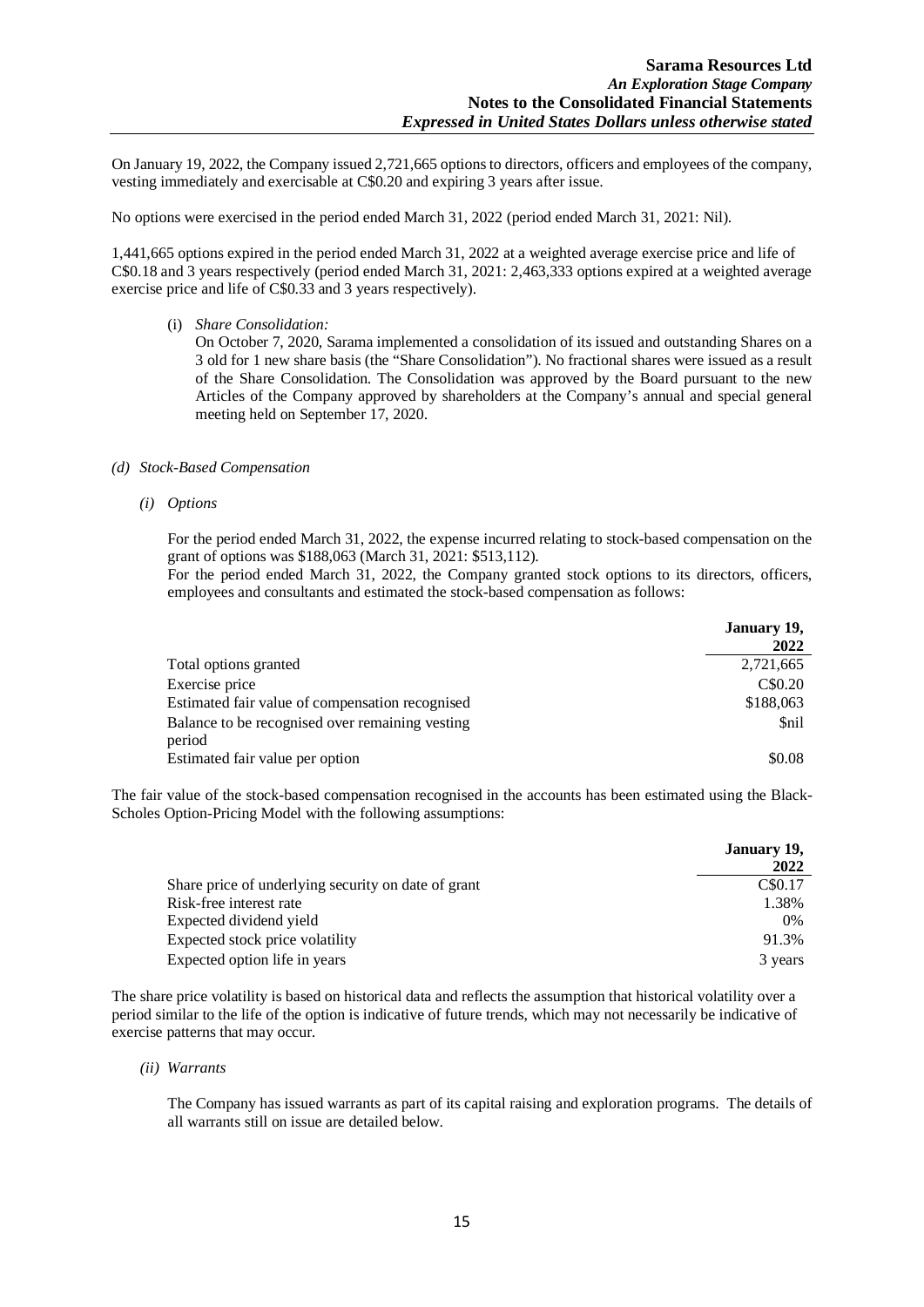| <b>Pre Share Consolidation</b>                     |                                                  |                                          |                                                        |                                                        |                    |
|----------------------------------------------------|--------------------------------------------------|------------------------------------------|--------------------------------------------------------|--------------------------------------------------------|--------------------|
| <b>Warrant</b> issue                               | <b>Total</b><br><b>Warrants</b><br><b>Issued</b> | <b>Exercise</b><br><b>Price</b><br>(C\$) | <b>Estimated</b><br>fair value of<br>warrants<br>(C\$) | <b>Estimated</b><br>fair value<br>per warrant<br>(C\$) | <b>Expiry Date</b> |
| Acquisition Warrants issued<br>May 23, 2019        | 2,500,000                                        | \$0.10                                   | 183,912                                                | \$0.074                                                | May 23, 2024       |
| <b>Acquisition Warrants issued</b><br>May 23, 2019 | 2,500,000                                        | \$0.20                                   | 162,184                                                | \$0.065                                                | May 23, 2024       |
| <b>Total</b>                                       | 5,000,000                                        |                                          | 346,096                                                | \$0.069                                                |                    |
| <b>Post Share Consolidation</b>                    |                                                  |                                          |                                                        |                                                        |                    |
|                                                    |                                                  |                                          |                                                        |                                                        |                    |
|                                                    | <b>Total</b><br><b>Warrants</b>                  | <b>Exercise</b><br><b>Price</b>          | <b>Estimated</b><br>fair value of                      | <b>Estimated</b><br>fair value                         | <b>Expiry Date</b> |
| <b>Warrant</b> issue                               | <b>Issued</b>                                    |                                          | warrants                                               | per warrant<br>(C\$)                                   |                    |
| Acquisition Warrants issued<br>May 23, 2019        | 833,333                                          | (C\$)<br>\$0.30                          | (C\$)<br>183,912                                       | \$0.222                                                | May 23, 2024       |
| Acquisition Warrants issued<br>May 23, 2019        | 833,333                                          | \$0.60                                   | 162,184                                                | \$0.195                                                | May 23, 2024       |
| <b>Sub Total</b>                                   | 1,666,666                                        |                                          | 346,096                                                | \$0.208                                                |                    |

5,000,000 warrants were issued to Acacia on May 23, 2019, as part consideration of definitive agreement executed by the Company and Acacia on May 14, 2019, that provides for the termination of the 2014 earn-in agreement between the two companies in respect of the South Houndé Project. 2,500,000 warrants were issued at an exercise price of C\$0.10 and 2,500,000 warrants were issued at an exercise price of C\$0.20, expiring on May 23, 2024. Post Share Consolidation the warrants have been converted to 833,333 warrants at exercise price of C\$0.30 and 833,333 warrants at exercise price of C\$0.60, respectively.

**Total 6,530,183 907,918 \$0.139**

4,863,517 shareholder warrants were issued on July 28, 2021, in relation to a private placement conducted by the Company. The warrants are exercisable at C\$0.28 and expire on July 28,2024.

The fair value of the acquisition warrants are recognised within the share-based payments reserve, within the equity section of the financial statements, in accordance with IFRS 2.

The fair value of shareholder warrants are recognised as a financial liability in the financial statements in accordance with IAS 32.

The fair value of the warrants recognised in the financial statements has been estimated using the Black-Scholes Option-Pricing Model at inception with the following assumptions:

| <b>Warrant issue</b>                      | <b>Price of</b><br><b>Security on</b><br><i>issue</i> date | $Risk -$<br>free<br>interest<br>rate | <b>Expected</b><br>dividend<br>vield | <b>Expected</b><br>stock<br>price<br>volatility | <b>Remaining</b><br>warrant<br>life |
|-------------------------------------------|------------------------------------------------------------|--------------------------------------|--------------------------------------|-------------------------------------------------|-------------------------------------|
| Acquisition Warrants issued May 23, 2019  | C\$0.10                                                    | 1.55%                                | $0\%$                                | 105%                                            | 26 months                           |
| Shareholder Warrants issued July 28, 2021 | C\$0.28                                                    | $0.55\%$                             | 0%                                   | 105%                                            | 28 months                           |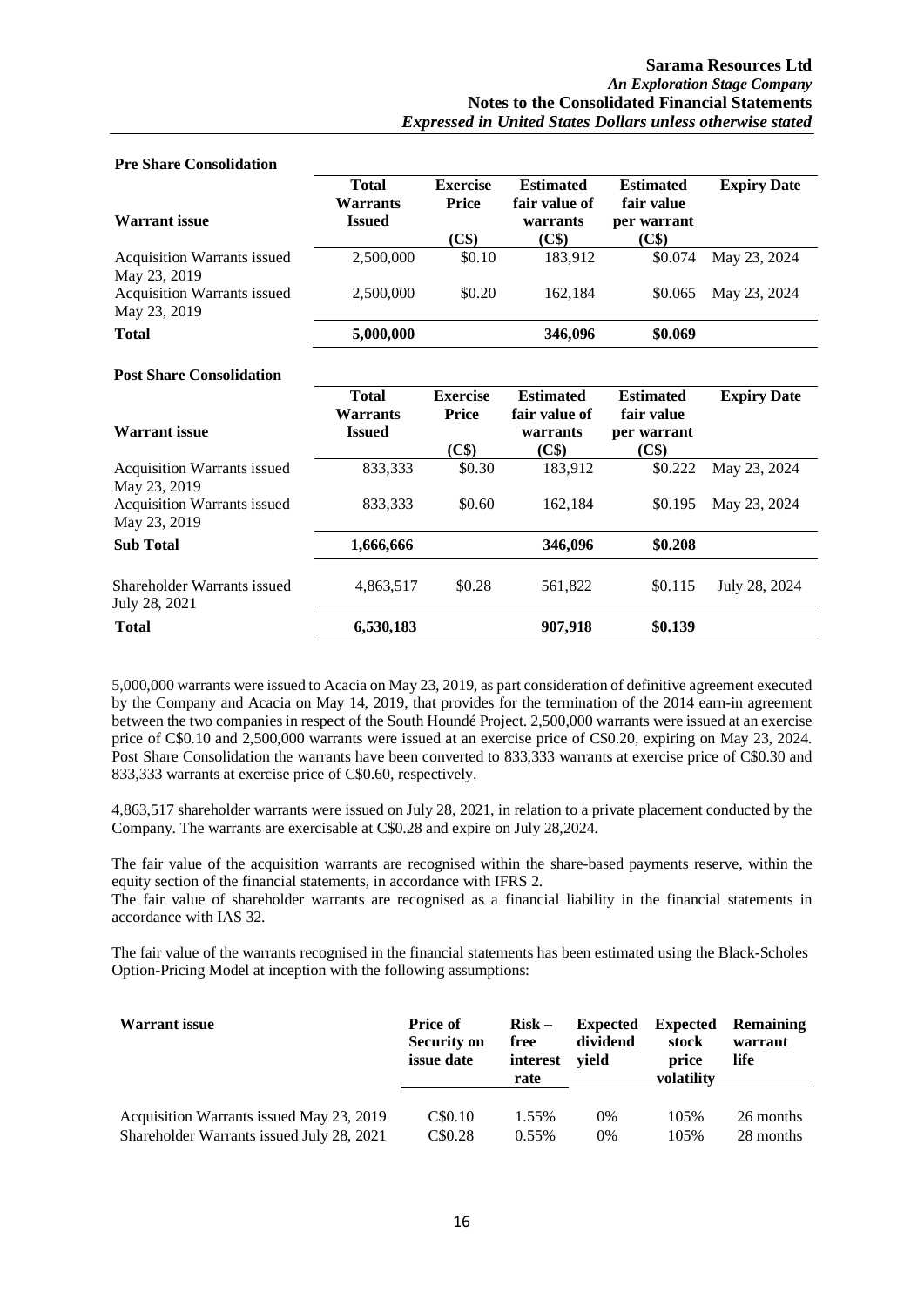### **8. FINANCIAL INSTRUMENTS**

The Company is exposed to financial risks through the normal course of its business operations. The key risks impacting the Company's financial instruments are considered to be foreign currency risk, interest rate risk, liquidity risk, credit risk and equity price risk. The Company's financial instruments exposed to these risks are cash and short-term deposits, receivables, trade payables and investments in foreign operations.

The executive management team monitors the financial instrument risk to which it is exposed and assesses the impact and likelihood of those risks on an ongoing basis. Where material, these risks are reported and reviewed by the board of directors.

#### (a) Fair Values

The fair value of the Company's financial instruments approximates their carrying values due to the immediate or short-term maturity of these financial instruments. The Company's financial assets and liabilities are measured and recognised at fair value as at March 31, 2022 according to the following fair value measurement hierarchy:

- (a) quoted prices (unadjusted) in active markets that are accessible at the measurement date for identical, unrestricted assets or liabilities (level 1),
- (b) quoted prices in markets that are not active, or inputs that are observable, either directly or indirectly, for substantially the full term of the asset or liability (level 2), and
- (c) prices or valuation techniques that require inputs that are both significant to the fair value measurement and unobservable (supported by little or no market activity) (level 3).
- (b) Financial Instrument Risk Exposure

#### *Foreign currency risk*

The Company has international operations in West Africa, namely Burkina Faso, Mali and Liberia and an administrative office in Western Australia. The multiple locations expose the Company to foreign exchange risk as detailed below:

- Canadian dollar (CAD) primary source of Company funding and its corporate and regulatory costs.
- Australian dollar (AUD) administrative costs in Western Australia.
- Euro and Communauté Financiére Africaine Francs (CFA) funding of African operations.

Management's policy is to actively manage foreign exchange risk. Management mitigates foreign exchange risk by continuously monitoring forecasts and spot prices of foreign currency and holding foreign currency based on expected future expenditure commitments.

The carrying amounts of the Company's financial assets and liabilities are denominated in USD, except as set out below: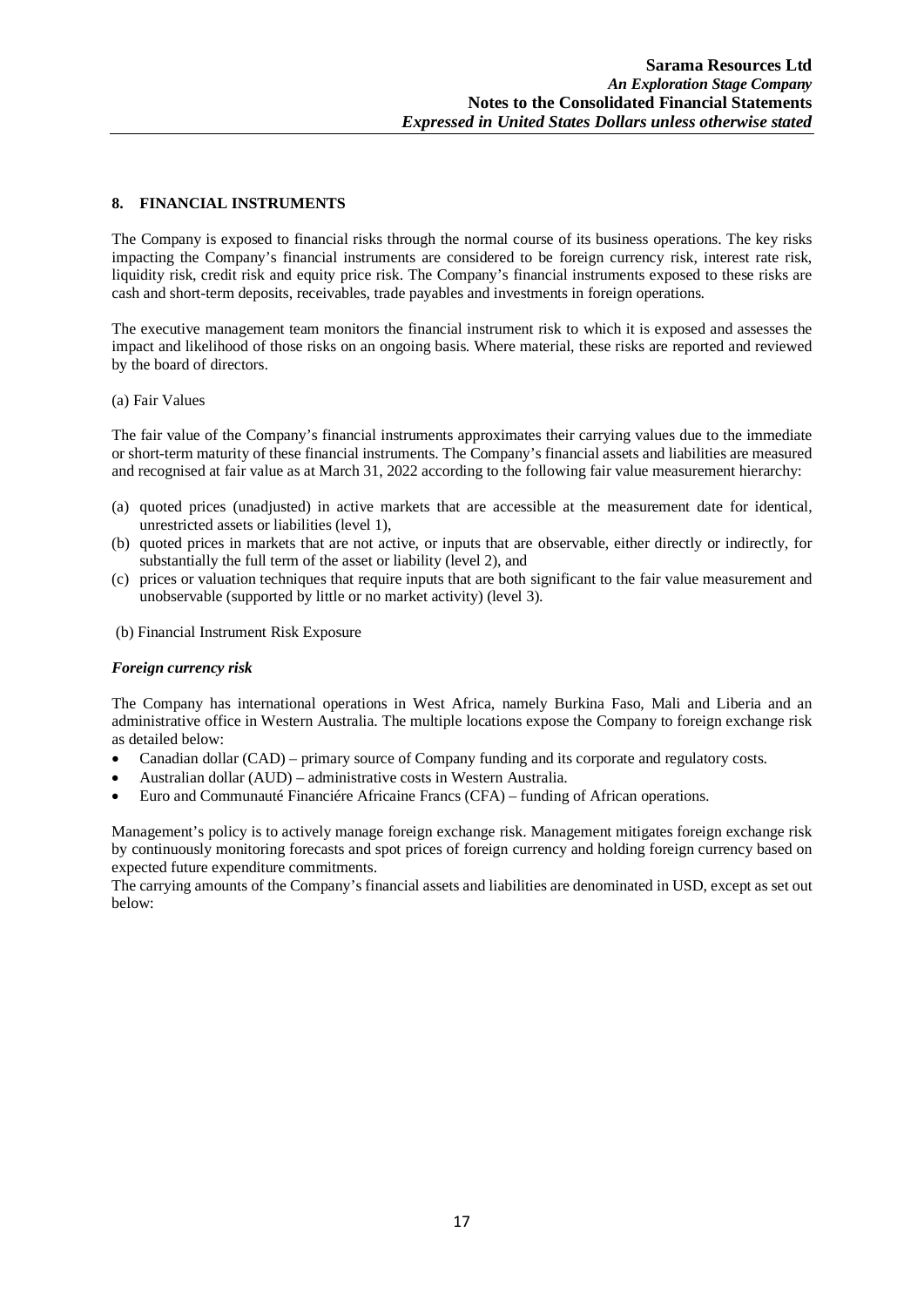|                           |                             | As at March 31, 2022       |                     |
|---------------------------|-----------------------------|----------------------------|---------------------|
| Cash and cash equivalents | <b>AUD</b><br>\$<br>112,304 | <b>CAD</b><br>S<br>379,238 | Euro<br>€<br>17,336 |
| Payables                  | 132,609                     | 74,185                     |                     |
|                           |                             | As at December 31, 2021    |                     |
|                           | <b>AUD</b><br>S             | <b>CAD</b><br>\$           | Euro<br>€           |
| Cash and cash equivalents | 590,768                     | 527,656                    | 150,336             |
| Payables                  | 120,552                     | 257                        |                     |

#### *Sensitivity*

Based on the financial instruments held as at March 31, 2022, had the US dollar weakened/strengthened by 10% against the AUD, CAD or Euro, with all other variables held constant, the Company's losses/gains for the year would have been mainly as a result of foreign exchange gains/losses in translation of foreign denominated currencies. The following table summarises the sensitivity of the Company's cash and cash equivalents to changes in foreign exchange rates.

The Company's exposure to other foreign exchange movements is not material.

|                         |            | As at March 31, 2022    |           |
|-------------------------|------------|-------------------------|-----------|
|                         | <b>AUD</b> | <b>CAD</b><br>\$        | Euro<br>€ |
| USD Strengthened by 10% | 1,383      | (22, 177)               | (1,752)   |
| USD Weakened by 10%     | (1,690)    | 27,105                  | 2,141     |
|                         |            | As at December 31, 2021 |           |
|                         | <b>AUD</b> | <b>CAD</b><br>\$        | Euro<br>€ |
| USD Strengthened by 10% | (31, 047)  | (37,762)                | (15,504)  |
| USD Weakened by 10%     | 37,946     | 46,153                  | 18,949    |

#### *Credit risk*

Credit risk is the risk that one party to a financial instrument will fail to discharge an obligation and cause the other party to incur a financial loss. Financial instruments that potentially subject the Company to credit risk consist of cash and cash equivalents and accounts receivable.

The Company has reduced its credit risk by holding all of its cash and cash equivalents with an Australian financial institution, whose Moody's Investor Service rating is Aa3, except for working capital requirements in West Africa.

#### *Liquidity risk*

Ultimate responsibility for liquidity risk rests with the Board of Directors, who oversee a liquidity risk management framework for the management of the Company's funding and liquidity requirements.

The Company manages liquidity risk by continuously monitoring forecast and actual cash flows and ensuring there are adequate funds available to meet its operating and growth objectives. The Company relies on issuance of shares to fund exploration programs and will most likely issue additional shares in the future.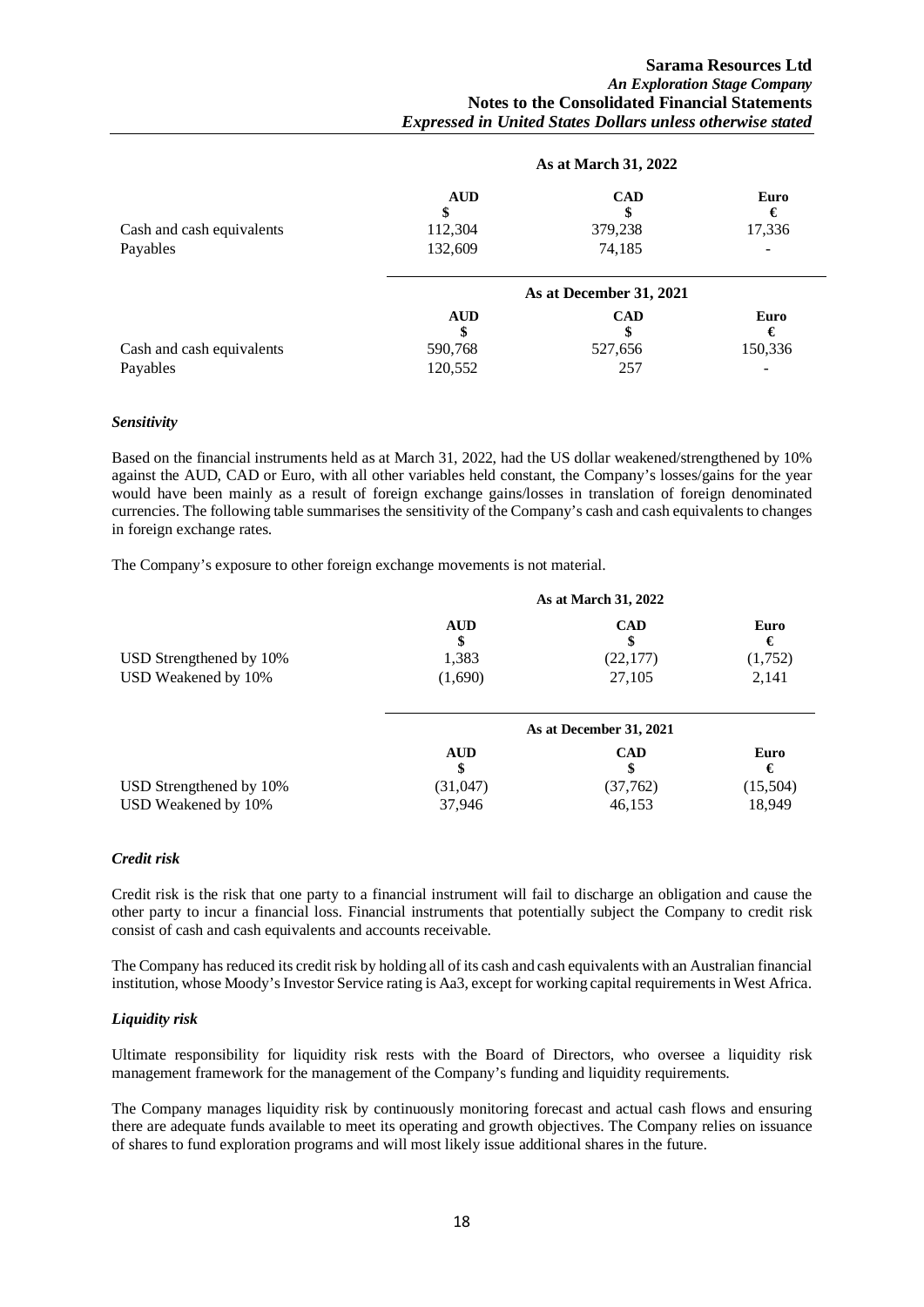#### *Interest rate risk*

The Company is exposed to interest rate risk as entities in the Company deposit funds at both short-term fixed and floating rates of interest. Interest rate risk is the risk that the fair value of future cash flows of a financial instrument will fluctuate due to changes in market interest rates. Cash bears interest at variable rates. The fair value of cash approximates its carrying value due to the immediate or short-term maturity of this financial instrument.

Other current financial assets and liabilities are not exposed to interest rate risk because they are non-interest bearing.

### **9. CAPITAL MANAGEMENT**

The Company's objectives when managing capital are to safeguard the Company's ability to continue as a going concern and to maintain a flexible capital structure which optimizes the costs of capital at an acceptable risk.

The Company manages its capital structure and makes adjustments to it in accordance with the objectives stated above, as well as responding to changes in economic conditions and the risk characteristics of the underlying assets. There were no changes in the Company's approach to capital management during the period ended March 31, 2022. Management reviews its capital management approach on an ongoing basis and believes that this approach, given the relative size of the company, is reasonable. The Company is not subject to externally imposed capital requirements.

The properties in which the Company currently has interests are in the exploration stage, as such, the Company does not recognize revenue from its exploration properties. The Company's historical source of capital has consisted of the issue of equity securities and warrants. In order for the Company to carry out planned exploration and development and pay for administrative costs, the Company will spend its working capital and expects to raise additional amounts externally as needed.

The Company is exposed to various funding and market risks which could curtail its access to funds.

#### **10. SUBSIDIARIES**

The condensed interim consolidated financial statements incorporate the assets, liabilities and results of the following subsidiaries in accordance with the accounting policy described in Note 2:

| Name of entity                               | <b>Country of</b><br>Incorporation | <b>Class of shares</b> | <b>Functional</b><br><b>Currency</b> | <b>Equity holding</b><br>$\frac{0}{0}$ |            |
|----------------------------------------------|------------------------------------|------------------------|--------------------------------------|----------------------------------------|------------|
|                                              |                                    |                        |                                      | 2021                                   | 2020       |
|                                              |                                    |                        |                                      |                                        |            |
| Sarama Investments Ltd                       | British Virgin Islands             | Ordinary               | <b>USD</b>                           | 100                                    | <b>100</b> |
| (N <sub>0.2</sub> )<br>Sarama<br>Investments | British Virgin Islands             | Ordinary               | <b>USD</b>                           | 100                                    | 100        |
| Limited                                      |                                    |                        |                                      |                                        |            |
| Sarama Investments Mali Limited              | British Virgin Islands             | Ordinary               | <b>USD</b>                           | 100                                    | 100        |
| Vasto Mining Limited                         | British Virgin Islands             | Ordinary               | <b>USD</b>                           | 100                                    | <b>100</b> |
| Burkina Faso Holdings Limited                | British Virgin Islands             | Ordinary               | <b>USD</b>                           | 100                                    | 100        |
| <b>SWA</b><br>BF<br>No.3<br>Investments      | British Virgin Islands             | Ordinary               | <b>USD</b>                           | <b>100</b>                             | <b>100</b> |
| Limited                                      |                                    |                        |                                      |                                        |            |
| Sarama Mining Burkina SUARL                  | Burkina Faso                       | Ordinary               | <b>USD</b>                           | <b>100</b>                             | <b>100</b> |
| Sarama Faso SARL                             | Burkina Faso                       | Ordinary               | <b>USD</b>                           | <b>100</b>                             | 100        |
| <b>SWA SARL</b>                              | Burkina Faso                       | Ordinary               | <b>USD</b>                           | <b>100</b>                             | <b>100</b> |
| Eburnean Resources Limited $-$               | Burkina Faso                       | Ordinary               | <b>USD</b>                           | 100                                    | 100        |
| Burkina SARL                                 |                                    |                        |                                      |                                        |            |
| Pedsam Mining Limited (Liberia)              | Liberia                            | Ordinary               | <b>USD</b>                           | 100                                    | 100        |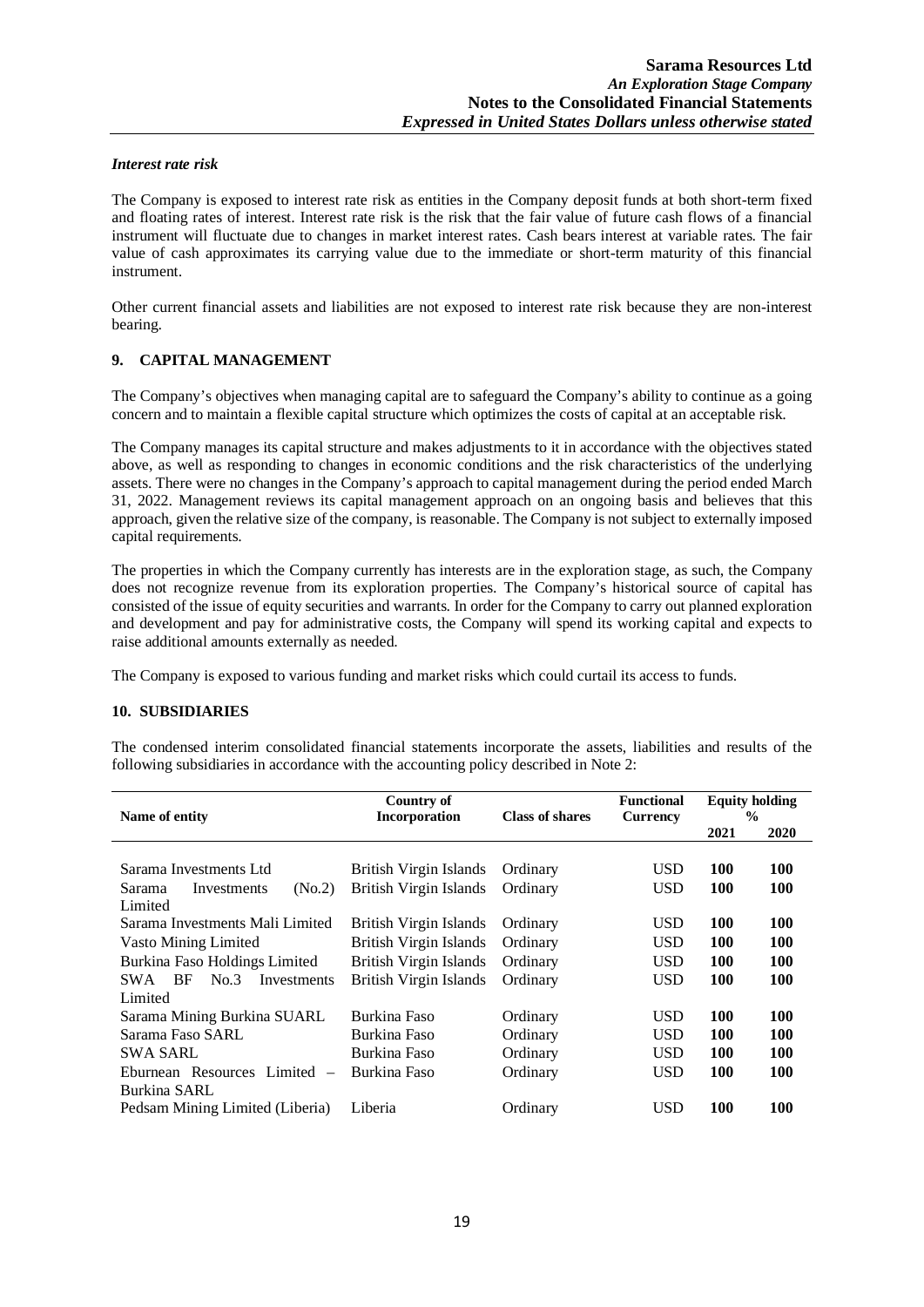# **11. SEGMENT REPORTING**

The Company consider the Board of Directors to be the chief decision maker.

The Company has one business segment, being the acquisition, exploration and potential development of mineral properties. The Company has operations in one geographic area, being Burkina Faso.

| As at and for the period ended March 31, 2022     |                     |              |              |
|---------------------------------------------------|---------------------|--------------|--------------|
|                                                   | <b>Burkina Faso</b> | <b>Other</b> | <b>Total</b> |
|                                                   | \$                  | \$           | \$           |
| <b>Segment current assets</b>                     | 144,509             | 717,207      | 861,716      |
| <b>Segment non-current assets</b>                 |                     |              |              |
| Plant and equipment                               | 17,870              | 9,281        | 27,151       |
| <b>Investment</b> in Associate                    | 1,836,171           |              | 1,836,171    |
| Royalty                                           | ۰                   | 23,131       | 23,131       |
|                                                   | 1,854,041           | 32,412       | 1,886,454    |
| <b>Segment total assets</b>                       | 1,998,550           | 749,619      | 2,748,169    |
| <b>Segment liabilities</b>                        | 63,952              | 2,174,466    | 2,238,418    |
| <b>Segment Loss</b>                               |                     |              |              |
| Loss for the period from continuing<br>operations | 239,679             | 682,833      | 922,512      |

#### **As at and for the period ended March 31, 2021**

|                                                   | <b>Burkina Faso</b> | <b>Other</b> | <b>Total</b> |
|---------------------------------------------------|---------------------|--------------|--------------|
|                                                   | \$                  | \$           | \$           |
| <b>Segment current assets</b>                     | 99,893              | 1,273,811    | 1,373,704    |
| <b>Segment non-current assets</b>                 |                     |              |              |
| Plant and equipment                               | 25,332              | 2,685        | 28,017       |
| Investment in Associate                           | 1,836,171           |              | 1,836,171    |
| Royalty                                           |                     | 23,131       | 23,131       |
|                                                   | 1,861,503           | 25,816       | 1,887,319    |
| <b>Segment total assets</b>                       | 1,961,396           | 1,299,627    | 3,261,023    |
| <b>Segment liabilities</b>                        | 24,884              | 1,579,088    | 1,603,972    |
| <b>Segment Loss</b>                               |                     |              |              |
| Loss for the period from continuing<br>operations | 244,885             | 848,366      | 1,093,251    |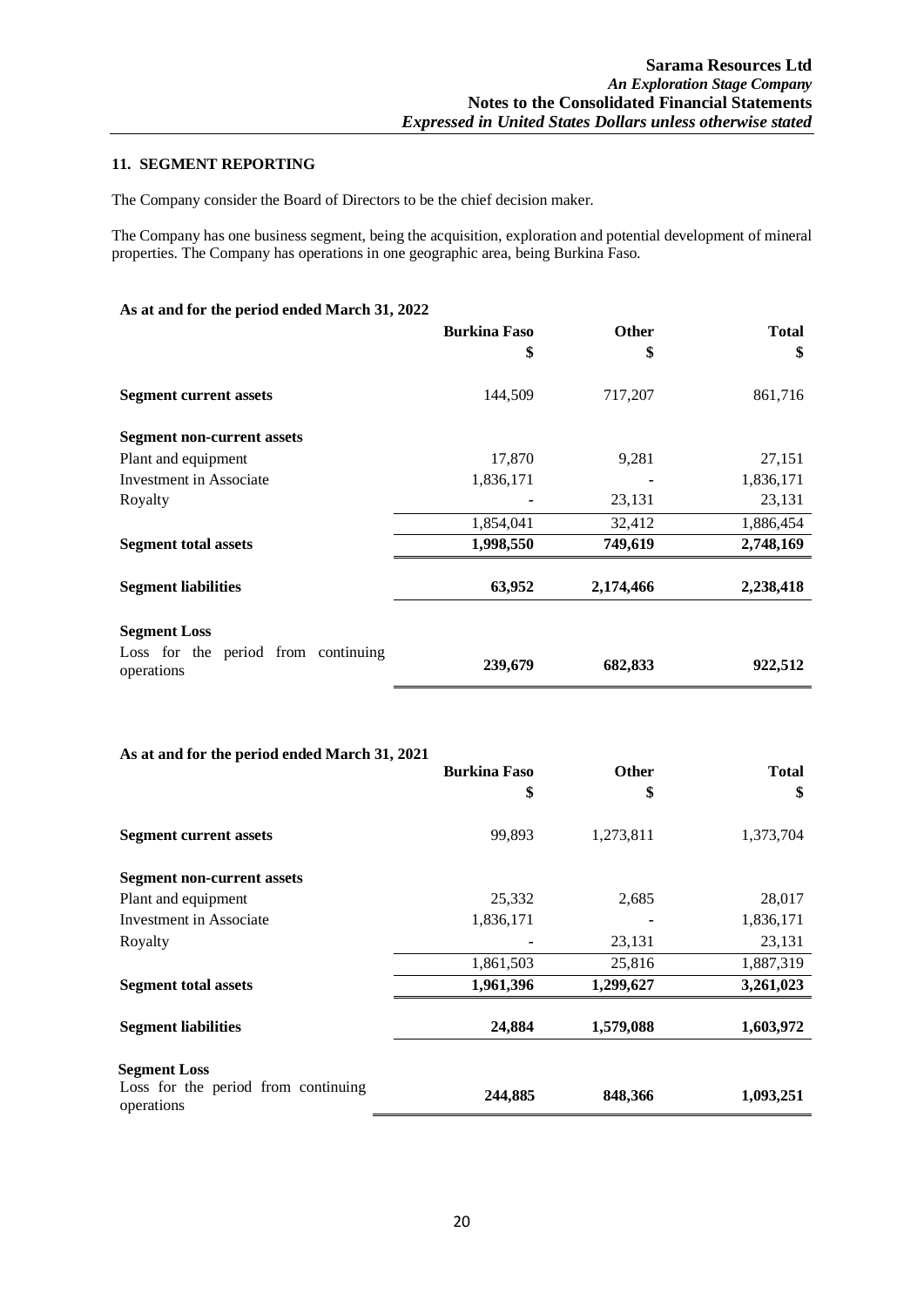# **12. BASIC AND DILUTED LOSS PER SHARE**

|                                                                                                                    | <b>March 31, 2022</b> | <b>March 31, 2021</b> |
|--------------------------------------------------------------------------------------------------------------------|-----------------------|-----------------------|
|                                                                                                                    | Cents per share       | Cents per share       |
| Basic and diluted loss per share                                                                                   | (0.9)                 | (1.2)                 |
|                                                                                                                    | \$                    | \$                    |
| Net loss used in calculating basic/diluted loss per<br>share                                                       | (922, 512)            | (1,093,251)           |
| Weighted average number of shares on issue during<br>the period used in the calculation of basic loss per<br>share | 99,826,931            | 90.099.894            |

Diluted loss per share as at March 31, 2022 is the same as basic loss per share as it is unlikely that the warrants will be converted into common shares.

# **13. NOTES TO THE STATEMENT OF CASH FLOWS**

Reconciliation of loss after tax to net cash flows from operations

|                                                                                    | <b>March 31, 2022</b><br>\$ | <b>March 31, 2021</b><br>\$ |
|------------------------------------------------------------------------------------|-----------------------------|-----------------------------|
| Loss for the year                                                                  | (922, 512)                  | (1,093,251)                 |
| Depreciation                                                                       | 3.097                       | 4,654                       |
| Finance charges                                                                    | 36,105                      | 25,528                      |
| Stock-based compensation                                                           | 188,063                     | 513,112                     |
| Fair value loss on warrants carried at fair value through profit or                |                             |                             |
| <i>loss</i>                                                                        | 126,501                     |                             |
| Movements in provisions, salary benefits                                           | 19.794                      | 10,614                      |
| Net exchange differences $-(gain)/loss$                                            | 8,801                       | (3,244)                     |
| Net cash outflows used in operating activities before change in<br>working capital | (540, 151)                  | (542, 587)                  |
| Change in working capital                                                          | (25,512)                    | 9,640                       |
| Net cash outflows used in operating activities                                     | (565, 663)                  | (532, 947)                  |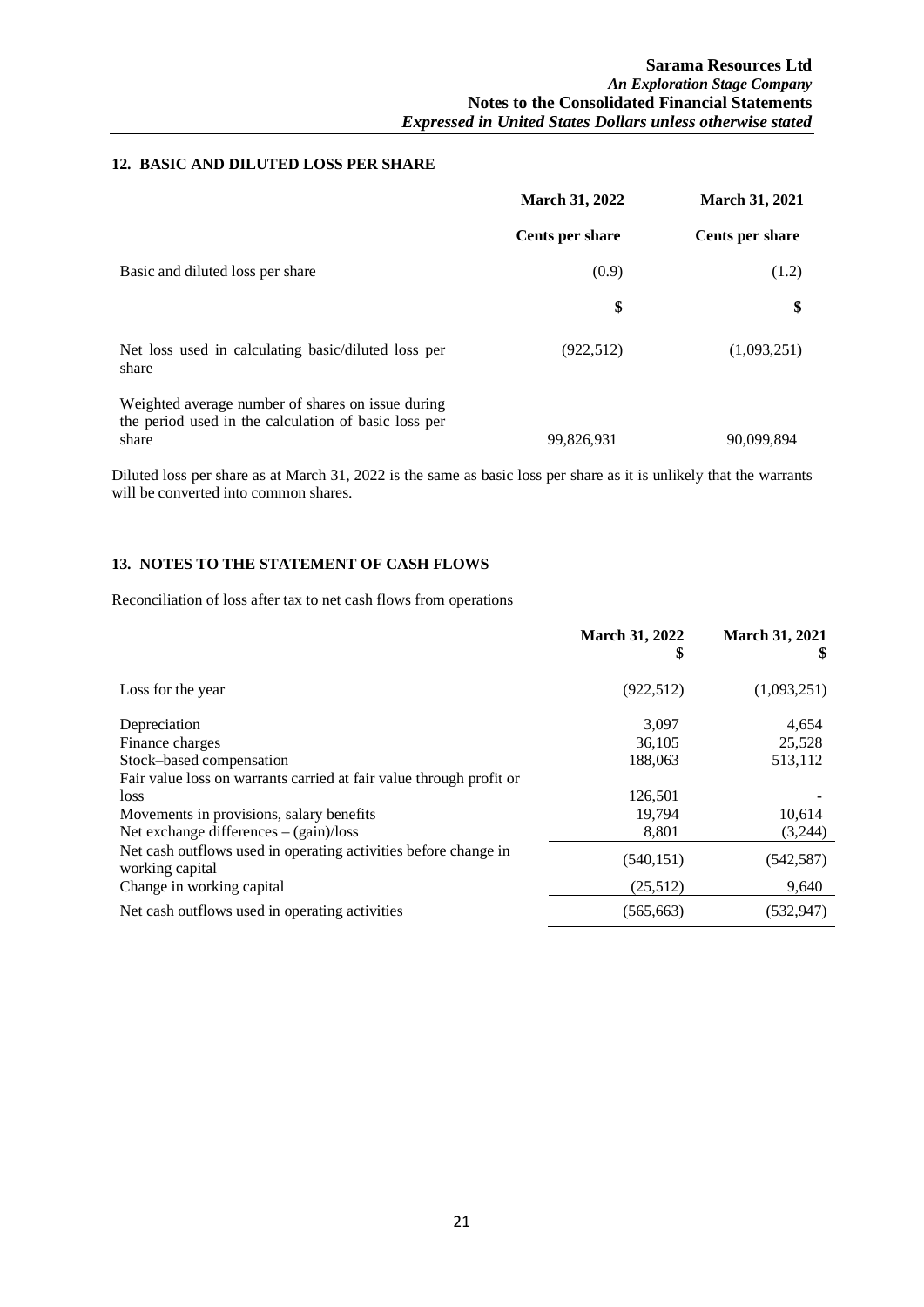### **14. PREPAYMENTS**

|         | March 31, 2022 December 31, 2021 |
|---------|----------------------------------|
|         |                                  |
|         |                                  |
| 205,218 | 103,336                          |
| 54.373  | 55,168                           |
| 14.339  | 20,461                           |
| 273.930 | 178,965                          |
|         |                                  |

#### **15. CONTINGENT LIABILITY: DEFINITIVE AGREEMENT WITH BARRICK TO REGAIN 100% OWNERSHIP OF SOUTH HOUNDE PROJECT**

On May 14, 2019, the Company announced that it had executed a definitive agreement (the "Agreement") with Acacia Mining plc ("Acacia") that provides for the termination of the 2014 earn-in agreement between the two companies in respect of the South Houndé Project (or the "Project") in south-western Burkina Faso. The Agreement provides for Sarama to resume operatorship and regain a 100% interest in the Project.

Key commercial terms to this Agreement that are considered a contingent liability are that Sarama will grant Barrick the right to commercial production-based payments consisting of:

- o US\$1,000,000 on production of 10,000 oz gold;
- o US\$1,000,000 on production of a further 5,000 oz gold;
- o royalty payments, capped at gold production of 1Moz Au, according to sliding-scale royalty rates of:
	- $\blacksquare$  1.0% for gold price  $\leq$ US\$1300/oz;
	- 1.5% for gold prices >US\$1300/oz and  $\leq$ US\$1500/oz; and
	- $\blacksquare$  2.0% for gold prices >US\$1500/oz;

As the Company cannot be certain whether it will enter into commercial production, the obligation to pay commercial production-based payments to Barrick is not recorded in the financial statements and is presented as a contingent liability.

#### **16. CONTINGENT LIABILITY: TAX ASSESSMENT – BURKINA FASO**

The Company is subjected to a tri-annual taxation audit pursuant to Burkina Faso taxation laws and regulations. The Company's most recent audit was undertaken in the fourth quarter of 2021. As a result of this audit, the Burkina Faso taxation authorities have identified several matters as potentially attracting additional tax liabilities which have not been accounted for by the Company. The Company disputes the basis for, or quantum of, the related tax claims and has commenced the process for this to be reviewed. The review process requires filing of dispute materials with the relevant government authorities which was filed on May 6, 2022. Should that review process resolve in an outcome considered unsatisfactory by the Company, the Company may challenge the outcome by commencing court proceedings in Burkina Faso. The Company considers that the above process is common in Burkina Faso and the Company has been through a similar process in its previous tri-annual audits. The Board has assessed the likely outcomes of the process and concluded that the likely outcome is not considered to be material to the Company's financial position.